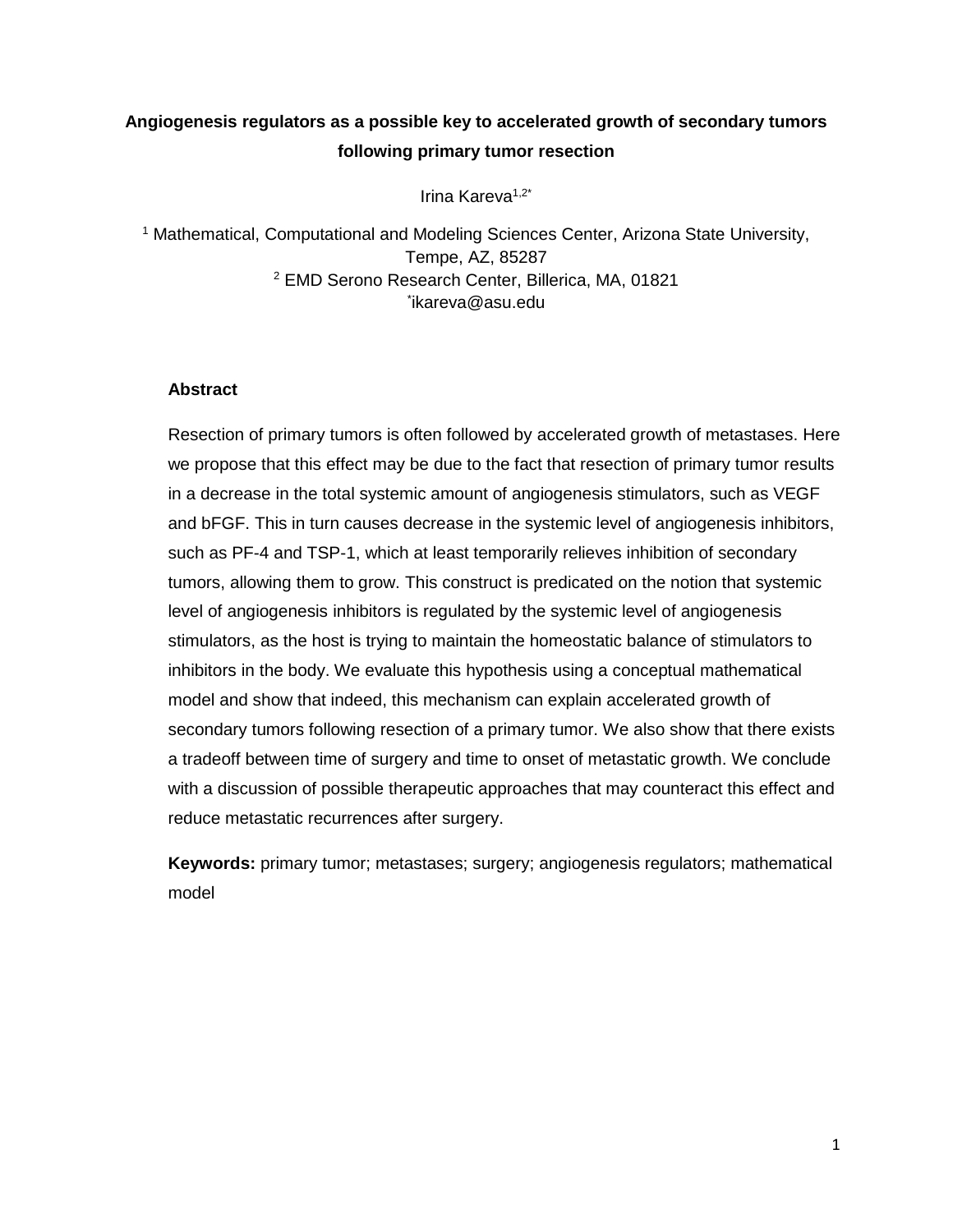### **Introduction**

Metastases are a primary cause of death of cancer. It is likely that secondary tumors have been seeded early in tumor development (1). Furthermore, there exist numerous observations that surgical removal of primary tumors can lead to increased growth of secondary tumors (2–6), suggesting that primary tumors may have had some inhibitory effect on metastases. This phenomenon has been observed in colorectal cancer (5), non-small-cell lung cancer (7), among other cancer types.

A number of hypotheses have been proposed to explain this observation, including monopolization of resources by the primary tumor, depriving secondary tumors of necessary nutrients; immune stimulation, induced by the primary tumor, which causes cross-immunity and thus suppression of secondary tumors (8–10); intrinsic population heterogeneity which dictates time to escape from dormancy regardless of extrinsic events (11), among others. Here we explore another possibility, which focuses on the systemic response of the host to tumorinduced production of angiogenesis stimulators, and on the long-term effects of the altered balance between angiogenesis stimulators and inhibitors in the presence of more than one tumor in the host's body.

Tumors cannot grow beyond 1-2mm<sup>3</sup> without recruiting their own blood supply, a process that has been known as 'angiogenic switch' (12–14). The ability of a tumors to recruit their own blood supply relies in part on a tumor-induced shift in the balance between proangiogenic and anti-angiogenic proteins away from the normal physiological 'off' state (15). This is achieved when the pro-angiogenic effects of continuously produced angiogenesis stimulators, such as vascular endothelial growth factor (VEGF) and basic fibroblast growth factor (bFGF), overwhelm the inhibitory effects of angiogenesis inhibitors, such as platelet factor 4 (PF-4), thrombospondin-1 (TSP-1), angiostatin and endostatin (15–18).

Angiogenesis stimulators, such as VEGF, induce formation of early vascular sprouts, or tip cells (19). Sprout growth and lumenization (formation or stalk cells) is facilitated by factors, such as bFGF (20), henceforth for brevity referred to as blood vessel stabilizers. All of these angiogenesis regulators bind to the same binding cite, namely, heparan sulfate (21–24). Angiogenesis inhibitors facilitate termination of neovascularization either by outcompeting angiogenesis stimulators due to high affinity for heparin, as is the case for PF-4 (25) or via repressing anti-apoptosis genes and inhibiting factors involved in cell cycle arrest, causing proliferating cells to become apoptotic, as is the case for endostatin and angiostatin (26,27).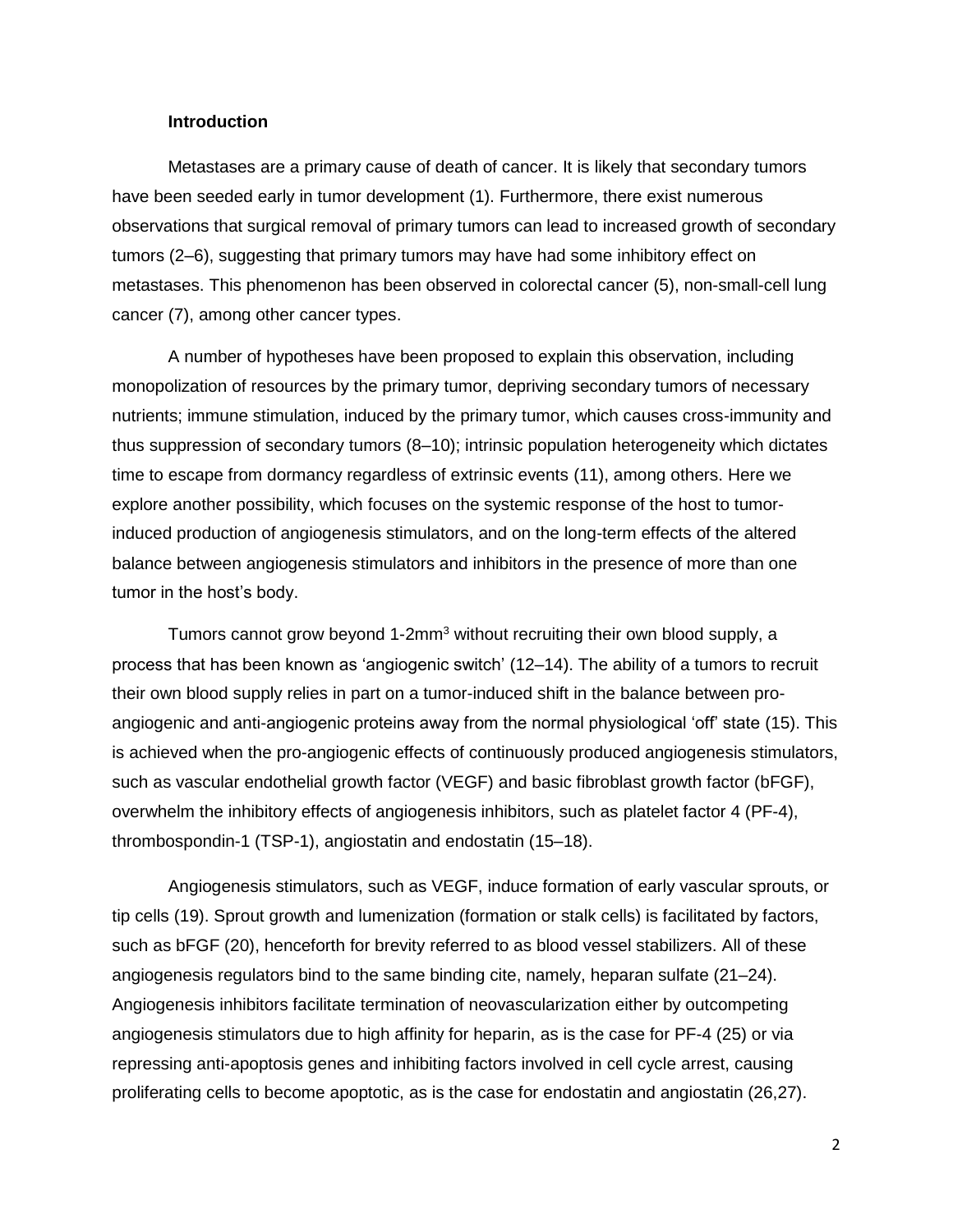In (28), we have investigated the mechanism of normal and pathological blood vessel formation as mitigated by aforementioned angiogenesis regulators. We used an experimentally validated agent-based model to describe the process of angiogenesis regulator mediated neovascularization that can become unrestrained if angiogenesis inhibitors become outcompeted and thus unable to function. This becomes possible if there exists an excessive inflow of angiogenesis stimulators and blood vessel stabilizers, which can outcompete angiogenesis inhibitors for binding cites (specifically heparan sulfate), thus precluding termination of angiogenesis and facilitating continuous formation of new vessels.

In follow-up work in (18), we built a mathematical model that demonstrated that tumorinduced production of angiogenesis stimulators and blood vessel stabilizers, which outcompete angiogenic inhibitors in the tumor microenvironment, results in accumulation of sufficient neovasculature to permit self-supporting tumor growth via a positive feedback loop. Through varying parameters governing the degree of tumor-induced production of angiogenesis stimulators and blood vessel stabilizers, we were able to qualitatively replicate experimentally observed growth curves for both dormant and actively growing tumors of breast cancer and liposarcoma. In fact, variation of only two parameters was sufficient to replicate any experimentally observed time to angiogenic switch in the available data. The model thus provided a possible mechanistic explanation for escape from dormancy of primary tumors.

Here, we build on this work to investigate a hypothesis about mechanisms that can underlie escape from metastatic tumor dormancy, and specifically, the observation that secondary (metastatic) tumors may experience accelerated growth following resection of a primary tumor.

Many tumors are characterized by increased production of angiogenesis stimulators, such as VEGF (29–31). Furthermore, it has been observed that the level of inhibitors in the tumor host is also elevated, production of which has been attributed to the tumors themselves, suggesting a degree of self-inhibition (32–34). This hypothesis was mathematically investigated by Benzekry et al. (35), where the authors identified ranges of parameter values that allow for an organism-level homeostatic steady state in total tumor burden through mutual angioinhibitory interactions within a population of tumor lesions that could yield global dormancy.

Here we propose an alternative model to explain a possible mechanism, whereby secondary tumors might undergo accelerated growth following removal of the primary tumor. Specifically, a possible explanation for the presence of high levels of inhibitors is the normal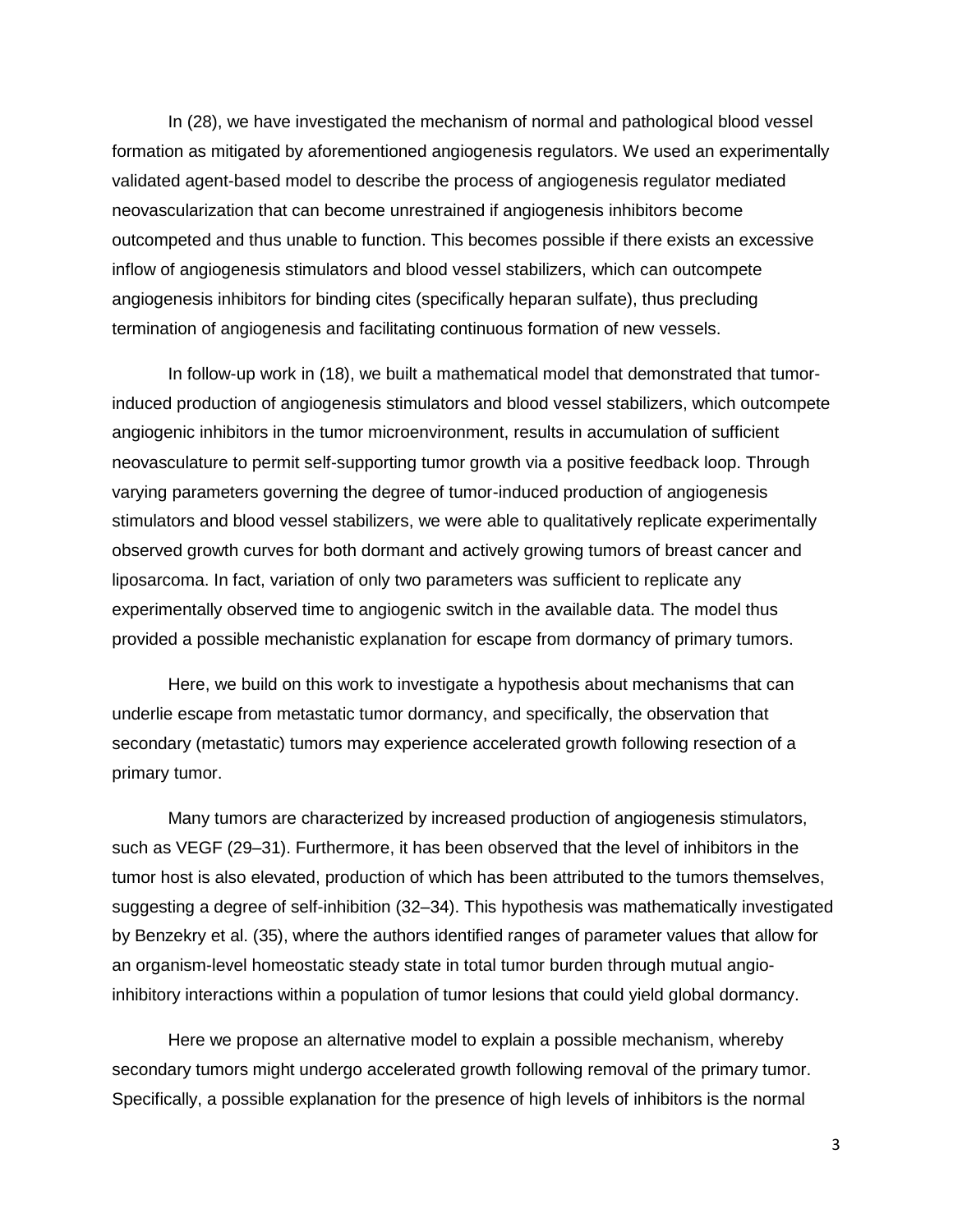tissues' response to increased presence of angiogenesis stimulators. This increase would occur in order to restore the homeostatic ratio of angiogenesis stimulators to inhibitors within the host, returning it to the physiologically normal 'off' state. Gonzalez et al. have shown that the ratio of inhibitors to stimulators, such as TSP-1 to VEGF, in serum and in serum minus plasma, is twice to three times as high in healthy subjects as it is in cancer patients (36). Furthermore, some preliminary data suggest that injection of VEGF into mice resulted in increased levels of angiogenesis inhibitors (Giannoula Klement, personal communication), suggesting that increase in level of stimulators would be followed by increase in systemic levels of angiogenesis inhibitors, as the body would attempt to suppress unnecessary neovascularization.

If the body indeed responds with increasing production of angiogenesis inhibitors in an attempt to compensate for increased stimulator production to restore the state of homeostasis, one can surmise of the following scenario:

Assume the presence in the host of two tumors, a larger primary tumor and a much smaller secondary tumor. Both of them are promoting to varying degrees the secretion of some angiogenesis stimulators. At some point this may become sufficient to trigger the body to commence production of additional angiogenesis inhibitors to restore homeostasis. It is possible that this increase in the systemic level of angiogenesis inhibitors may be sufficient to suppress the smaller tumor.

Surgical removal of the primary tumor would also remove the source of a large amount of angiogenesis stimulators, effectively reducing or even eliminating the need to further produce additional inhibitors in order to maintain homeostasis. Therefore, the amount of inhibitors would decrease, giving the secondary tumor an opportunity to build up vasculature and grow, perhaps to the point when newly activated systemic production of angiogenesis inhibitors can no longer keep up. At this point, the positive feedback loop of tumor-induced production of self-supporting vasculature would have progressed too far. This mechanism, which is based on normal physiological responses and the body's attempts to restore homeostasis, could provide a possible explanation for why removal of primary tumors could result in accelerated growth of secondary tumors.

This scenario requires the following assumptions to hold:

1) Levels of angiogenesis inhibitors are responsive to the current levels of angiogenesis stimulators, i.e., when the concentration of angiogenesis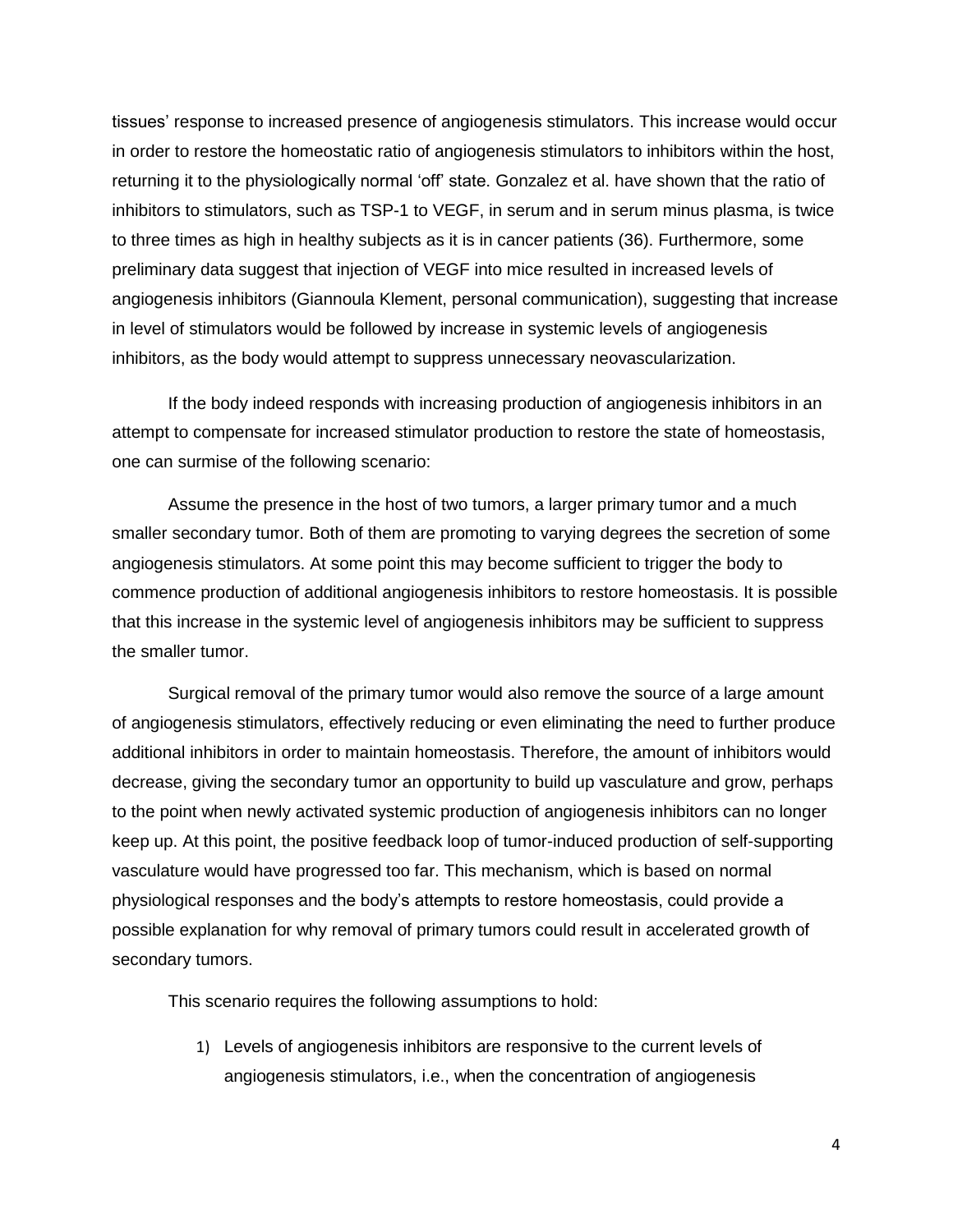stimulators increases, the host's body tries to restore homeostatic ratio of angiogenesis regulators by increasing the levels of inhibitors.

2) There exists a threshold of sensitivity of inhibitors to the presence of angiogenesis stimulators in the body of the host, such that when the total amount of stimulators is above this threshold, secretion of inhibitors increases in order to compensate for stimulator increase; below this threshold, the amount of inhibitors returns to homeostatic levels (15).

This scenario is summarized in Figure 1.



**Figure 1**. Proposed scenario of mechanisms underlying accelerated growth of secondary tumors following resection of a primary tumor. Suppose the host is harboring two tumors. Cumulative amount of angiogenesis regulators could trigger a natural response, where the host would attempt to restore homeostasis of angiogenesis regulators by producing additional inhibitors. Resection of one of the tumors would reduce the total number of angiogenesis stimulators, causing responsive decrease in angiogenesis inhibitors, thus allowing secondary tumor to progress. This Figure is used with permission from (37).

This hypothesis is supported by several studies, where the authors evaluated the levels of angiogenesis stimulators and inhibitors before and after surgery. Dipok et al. (38) reported that significant decreases in serum endostatin and bFGF were observed in postoperative samples of patients with hepatocellular carcinoma, compared to the preoperative values. Similar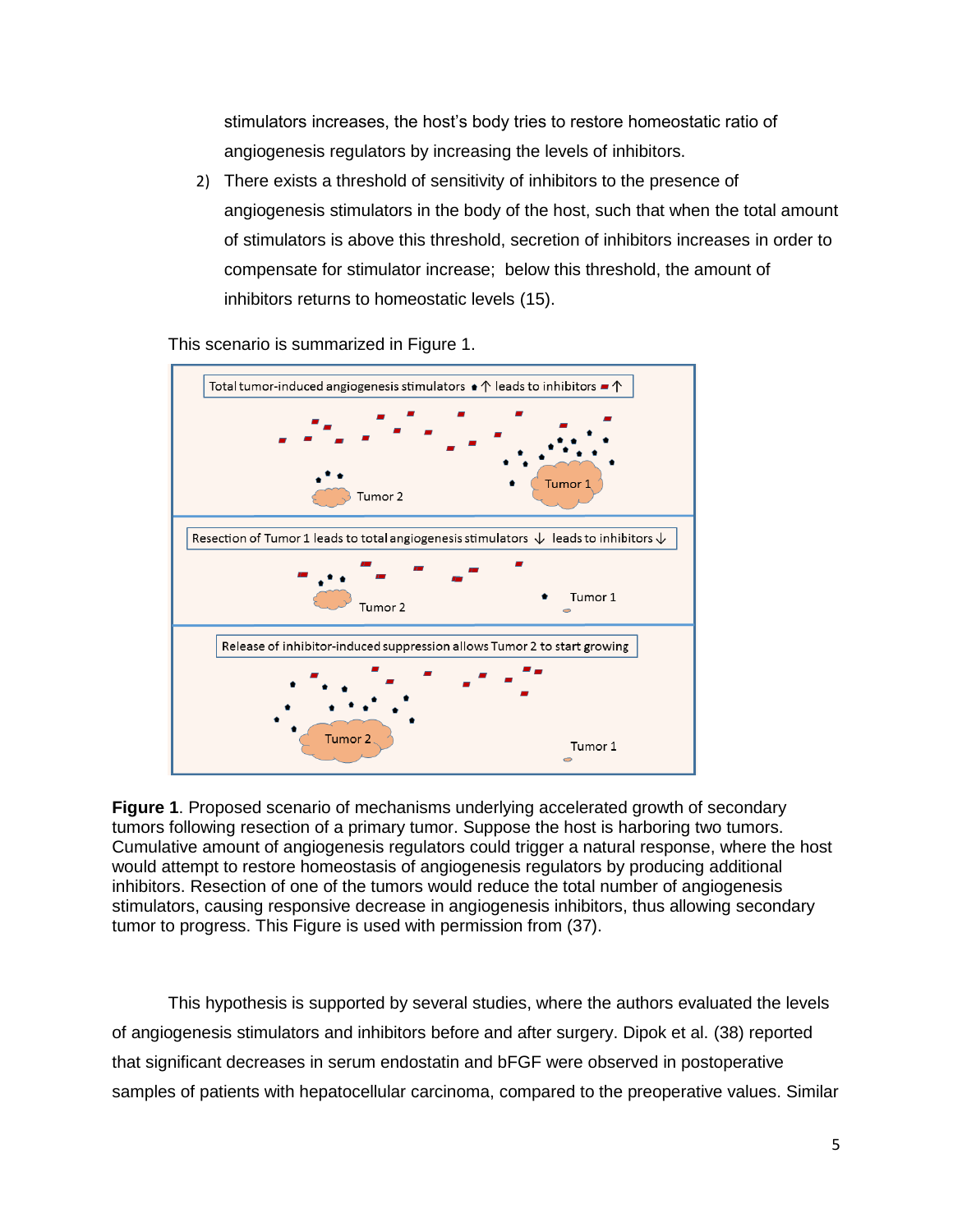results were observed by Feldman et al. (39) for patients with colorectal cancer. The authors reported that plasma endostatin levels were significantly higher in the 30 patients compared to controls before surgery. However, none of the patients who remained progression free had elevated endostatin levels at follow up. Several studies also report that elevated post-operative endostatin levels were associated with poor prognosis for patients with advanced stage nasopharygeal carcinoma (40) and for human malignant gliomas (41), potentially suggesting presence of metastatic tumors.

Here, we introduce a proof of concept model, which captures the scenario described above. We identify the necessary assumptions and perform sensitivity analysis in order to identify key parameters that may be driving system dynamics. We demonstrate that indeed, surgical removal of the primary tumor can lead to a cascade of responses that would result in releasing the inhibitory effect on the secondary tumor(s), providing a possible explanation for accelerated growth of metastases following resection of the primary tumor. We conclude with a discussion of therapeutic options.

#### **Model description**

In order to evaluate the hypothesis that the host's response to removal of primary tumor can relieve inhibition of a secondary tumor within this host, we propose the following mathematical model, which takes into account the dynamical activity over time of the following variables: primary tumor  $T_{1}(t)$  , its dynamic vasculature  $\,V_{1}(t)$  , tumor-induced angiogenesis stimulators, such as VEGF, described by  $\,S_1(t)$  ; secondary tumor  $\,T_2(t)$  , its dynamic vasculature  $V_2(t)$ , tumor-induced angiogenesis stimulators  $S_2(t)$ ; and the shared pool of angiogenesis inhibitors, such as PF-4 and TSP-1, described by  $I(t)$ .

We expect that given our understanding of the system, we will see the dynamics as depicted on Figure 2, where without surgery the overall levels of angiogenesis stimulators will remain high, causing high levels of angiogenesis inhibitors and consequent suppression of the secondary tumor. However, in the event of a surgery, amount of inhibitors will decrease, causing increase in the growth of secondary tumors.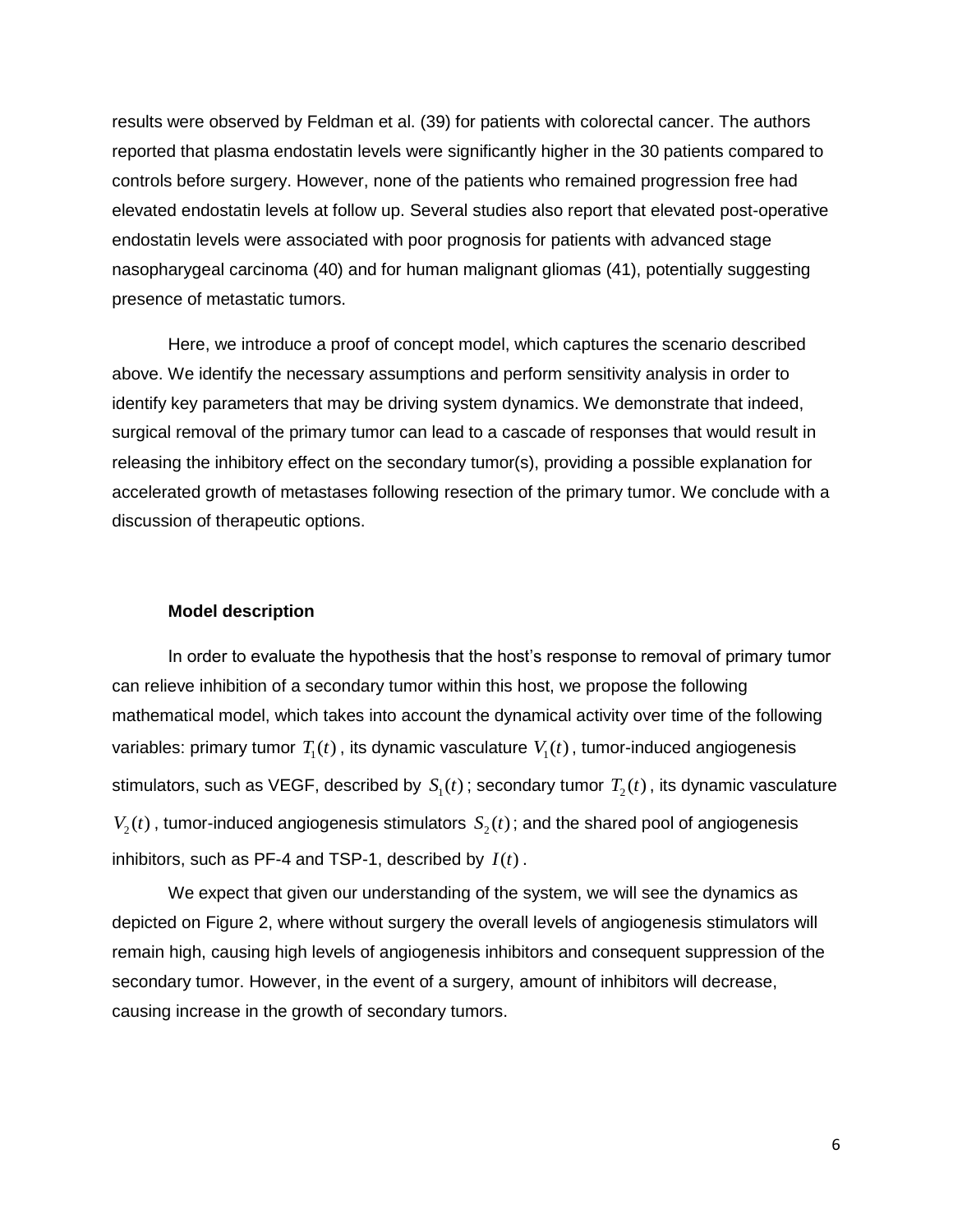

**Figure 2.** Schematic representation of the anticipated dynamics of tumor, neovasculature, stimulators and inhibitors with and without surgery. We expect that without surgery, the level of angiogenesis inhibitors will remain high, inhibiting secondary tumor growth. However, we predict that after resecting the primary tumor, the level of inhibitors will decrease due to decrease of overall stimulator levels, causing accelerated growth of the secondary tumor.

We propose that the change in volume of the primary tumor  $\, T_{\rm i}(t)\,$  is described by an Allee-type growth function with a dynamic carrying capacity

 $\frac{1}{\mu}$  =  $\lambda_1 T_1(t) (\frac{T_1(t)}{m} - 1)(1 - \frac{T_1}{k+1})$  $\frac{1}{k_1}$  1)(1 –  $\frac{1}{k+V_1}$ tumor growth<br>Allee growth with vasculature dependent dynamic carrying capacity th function with a dynamic<br>  $(t) (\frac{T_1(t)}{m_1} - 1)(1 - \frac{T_1(t)}{k + V_1(t)})$ ) ( ie-type growth function with a dyn:<br>  $\frac{dT_1}{dt} = \lambda_i T_i(t) (\frac{T_1(t)}{T_1} - 1)(1 - \frac{T_1(t)}{T_1}$  $\frac{dT_1}{dt}$  =  $\lambda_1 T_1(t) (\frac{T_1(t)}{m_1} - 1)(1 - \frac{T_1(t)}{k + V_1(t)})$  $t = \lambda_1 T_1(t) (\frac{T_1(t)}{m_1} - 1)(1 - \frac{T_1(t)}{k + V_1})$ , where  $\lambda_1$  is the growth rate of the tumor cells,  $k$  is

tumor carrying capacity in the absence of neovascularization (the maximum size that a dormant non-vascularized tumor can reach), and  $V_1(t)$  is the volume of new vasculature, formed as a result of the activity of angiogenesis stimulators and inhibitors. Parameter  $m_{\text{l}}\neq 0\,$  describes the threshold of viability of a resected tumor; when  $T_1(t)$  >  $m_{\rm l}$  , the tumor grows up to the dynamic carrying capacity  $V_1(t)$ . The threshold  $m_1$  reflects an observation that in a 3-dimensional culture, depending on the environment and the surrounding signaling, at low concentrations malignant cells can sometimes revert to non-malignant phenotype (42–44). This suggests existence of some threshold of viability, which is accounted for by parameter  $m<sub>1</sub>$ .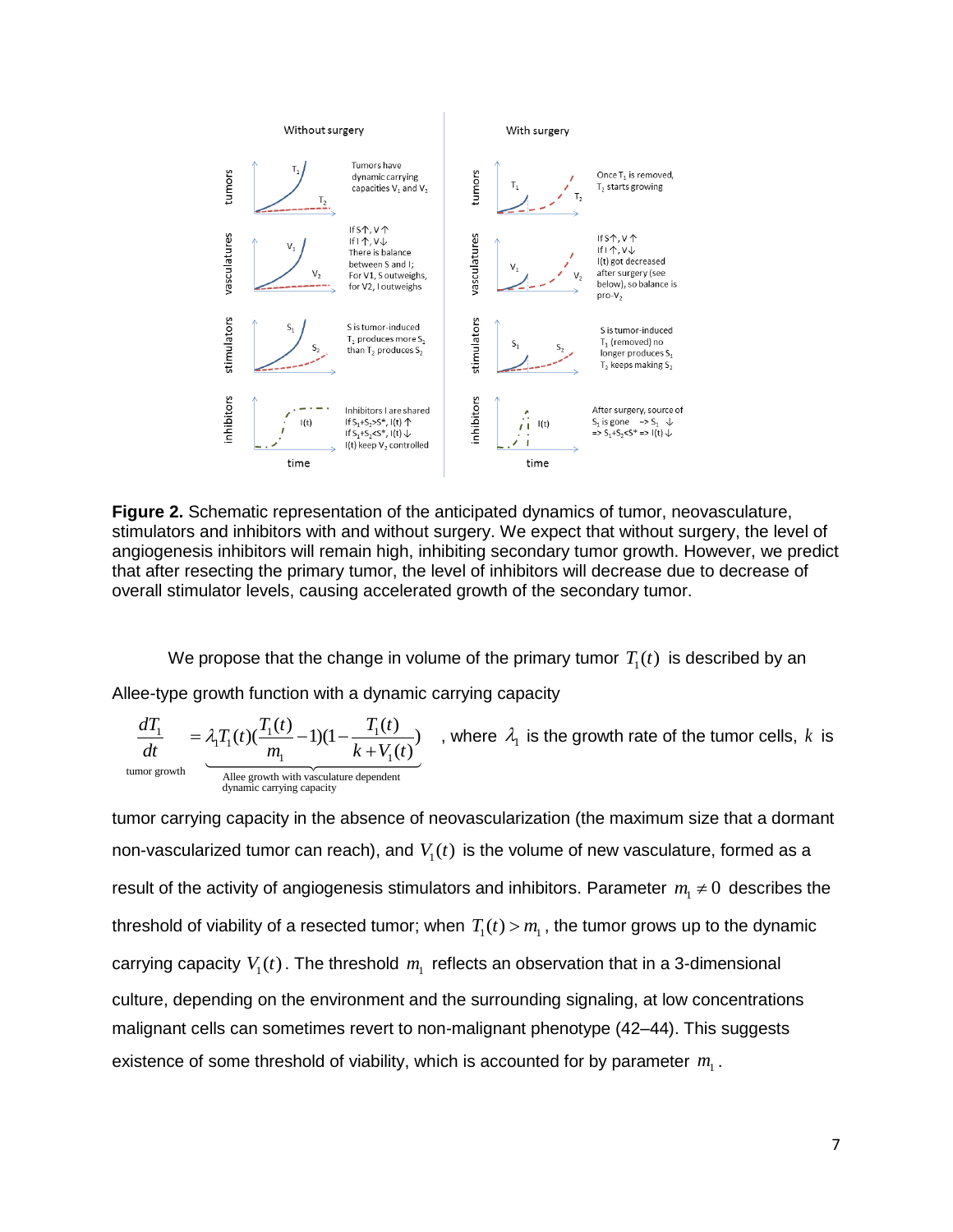In our previous work (18) we looked at three classes of angiogenesis regulators: stimulators, such as VEGF, blood vessel stabilizers, such as bFGF and PDGF, and angiogenesis inhibitors, such as PF-4 and TSP-1. For the purposes of the question considered here, we can reduce the number of variables without loss of qualitative behavior, and combine stimulators and stabilizers into a single class of "angiogenesis stimulators"  $S_{1}(t)$  , which act to promote formation of new blood vessels.

Here, we will describe the dynamics of tumor-induced vasculature, as well as tumorinduced production of angiogenesis stimulators, and the systemic response to them of angiogenesis inhibitors. That is, we are looking at levels of angiogenesis regulators, as well as neovasculature created above the body's normal baseline. For this reason, in the absence of a tumor, the level of tumor-induced stimulators will tend to zero. In the presence of a tumor, there exists a tumor-induced inflow of angiogenesis stimulators, described by the ratio dependent

functional form  $r_i S_1(t) \frac{T_1(t)/S_1(t)}{1+T(t)/S_1(t)} = r_i \frac{S_1(t)T_1}{S_1(t)+T_1}$  $T_1(t)/S_1(t)$ <sup>-1</sup>  $S_1(t)+T_1$ Ged innow of anglogenesis sum<br>  $(t) \frac{T_1(t)/S_1(t)}{1+T_1(t)/S_1(t)} = r_1 \frac{S_1(t)T_1(t)}{S_1(t)+T_1(t)}$  $\frac{T_1(t)/S_1(t)}{1+T_1(t)/S_1(t)} = r_1 \frac{S_1(t)T_1(t)}{S_1(t)+T_1(t)}$ rated innow or angiogenesis surf<br> $r_1 S_1(t) \frac{T_1(t)/S_1(t)}{1+T(t)/S_1(t)} = r_1 \frac{S_1(t)T_1(t)}{S_1(t)+T_1(t)}$  $\frac{f(t)/S_1(t)}{T_1(t)/S_1(t)} = r_1 \frac{S_1(t)T_1(t)}{S_1(t)+T_1(t)}$  $S_1(t) + T_1$  $\frac{T_1(t)/S_1(t)}{T_1(t)/S_1(t)} = r_1 \frac{S_1(t)T_1(t)}{S_1(t)+T_1(t)}$ , where production of additional stimulators

is proportional to the ratio of  $\, T_{\rm l}(t)$  /  $S_{\rm l}(t)$  . This functional form allows additional tumor-induced production of stimulators to be dependent both on the current amount of stimulators, and on the volume of tumor present. We also assume there to be some natural clearance rate of angiogenesis stimulators, described by  $\,\delta\hskip-.7pt S_{\rm l}(t)$  .

The equation for angiogenesis inhibitors  $I(t)$  is derived in the following way. Angiogenesis stimulators  $I(t)$  will increase if the total sum of angiogenesis stimulators  $S_1(t) + S_2(t)$  is greater than some threshold value  $S^*$  up to some carrying capacity  $I_{max}$ , and decrease to zero if the sum of total stimulators  $S_1 + S_2$  is less than  $S^*$  . As with stimulators, we track only the increases in inhibitors that result from the presence of the tumor(s). This effect is captured by an Allee-effect type functional form  $r_I I(t) (\frac{S_1(t) + S_2(t)}{S^*} - 1)(1 - \frac{I(t)}{I_{max}})$ *max*  $r_I I(t) (\frac{S_1(t) + S_2(t)}{S^*} - 1)(1 - \frac{I(t)}{I_{ma}})$  $\frac{+S_2(t)}{S_1*}-1(1-\frac{I(t)}{I})$ . Angiogenesis

inhibitors are also cleared at some constant rate, described by the term  $\,\delta_3I(t)$  . Notably, as was mentioned above, there exist two classes of mechanisms whereby angiogenesis inhibitors contribute to angiogenesis inhibition, namely, by directly outcompeting angiogenesis stimulators, or by interfering with endothelial cell proliferation and inducing apoptosis. Here, we focus on the second mechanism. A detailed investigation of the effects of competition for binding cites between angiogenesis stimulators and inhibitors can be found in (28,45).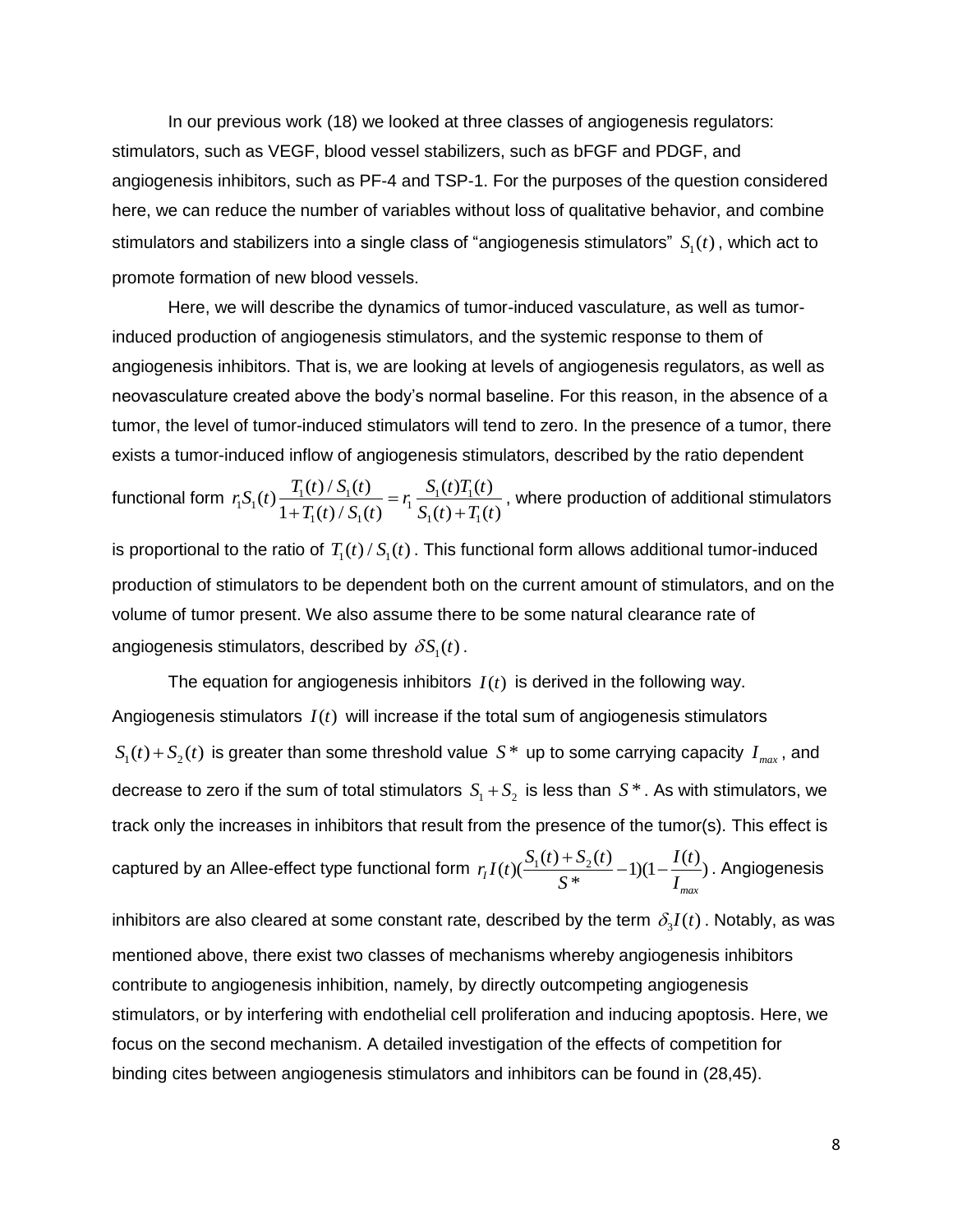Finally, the equations for the dynamics of tumor-induced vasculature are derived as follows. Increase in vasculature is proportional to the presence of angiogenesis stimulators  $\gamma_1 S_1(t)$ , and decrease can occur either naturally at some low rate  $\zeta_1 V_1(t)$ , or due to

angiogenesis inhibitors, which we propose occurs at a rate  $\frac{V_1 I(t)}{t}$  $1 + I(t)$ *I t I t* V  $\ddot{}$ . The balance between

stimulators and inhibitors will determine, whether tumor-induced vasculature will increase or not. Equations describing the dynamics of the secondary tumor and the corresponding vasculature volume and amount of angiogenesis stimulator, are derived in the same way, varying only in parameter values.

Noticeably, as was mentioned above, mechanism of action of angiogenesis inhibitors like angiostatin and endostatin involve increased apoptosis, which may include some part of the existing neovacsulature. This is observed during normal blood vessel formation, when the vasculature is initially overbuilt and then pruned, decreasing in size to a stable level. As one can see from the equations, in the absence of a tumor,  $S(t) \rightarrow 0$ , and therefore  $I(t) \rightarrow 0$ , and consequently  $V(t) \rightarrow 0$ . However, there may be a short transient period, when the value of  $V(t)$  briefly becomes negative, indicating excessive inhibitor-induced apoptosis that affects the state of the baseline vasculature. This is consistent with current understanding of the biology of angiogenesis regulators. (This also suggests that a secondary tumor could at least transiently suppress the growth of the primary tumor not only through stimulating system-wide production of angiogenesis inhibitors that would outcompete the stimulators, but also through at least temporary degradation of the vasculature of the secondary tumor, whose stimulator activity does not compensate quickly enough for the systemic increase in the level of angiogenesis inhibitors.)

Taking into account all of these considerations, we obtain the following system of equations: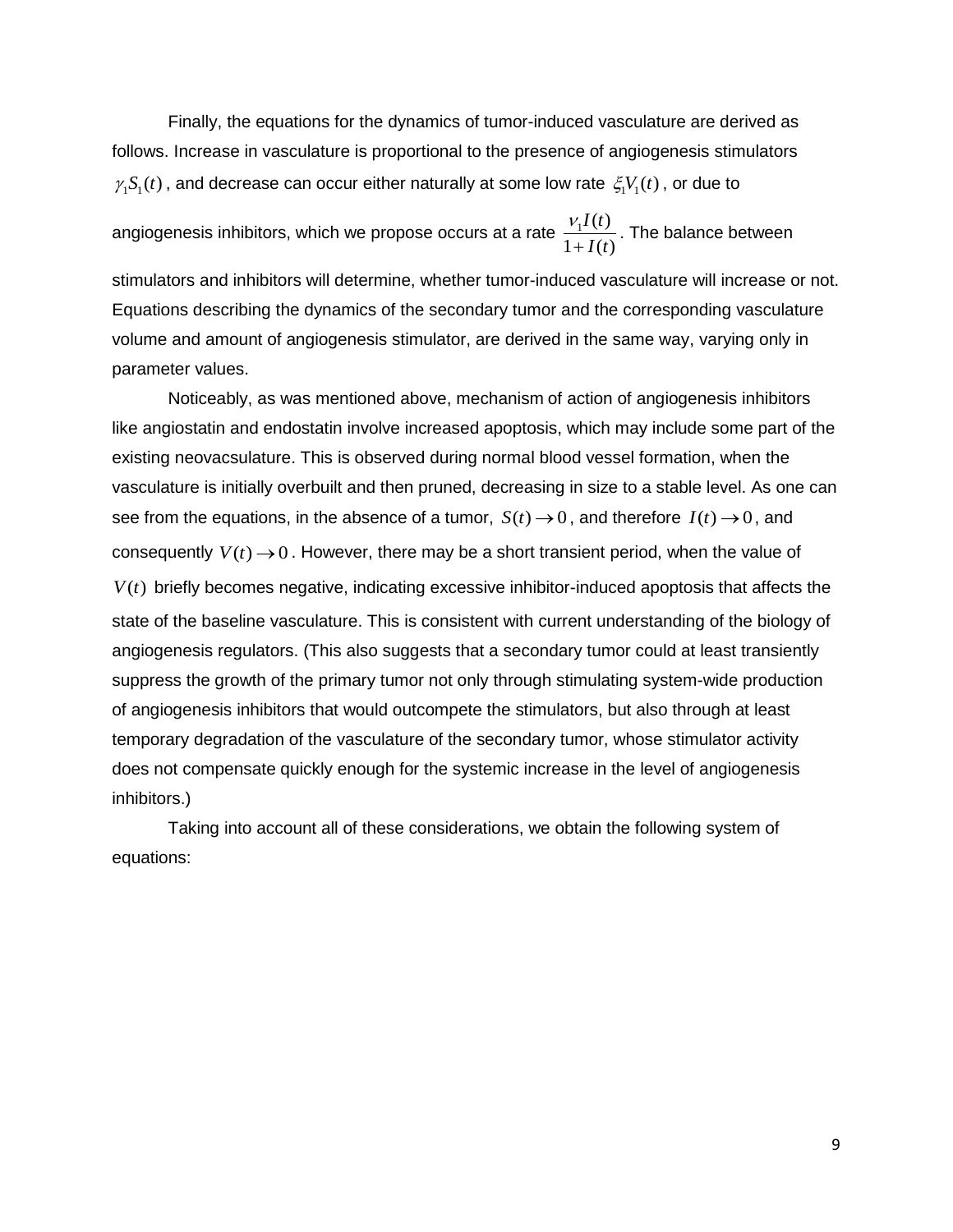$$
\frac{dT_1(t)}{dt} = \frac{\lambda_1 T_1(t)(\frac{T_1(t)}{m_1} - 1)(1 - \frac{T_1(t)}{k + V_1(t)})}{\frac{\lambda_1}{\lambda_2}} = \lambda_2 T_2(t)(\frac{T_2(t)}{m_2} - 1)(1 - \frac{T_2(t)}{k + V_2(t)})
$$
\n
$$
\frac{dV_1(t)}{dt} = \frac{\gamma_1 S_1(t)}{\frac{\lambda_2}{\lambda_1}} = \frac{\gamma_1 S_1(t)}{\frac{\lambda_2}{\lambda_2}} = \frac{\xi_1 V_1(t)}{\frac{\lambda_2}{\lambda_2}} = \frac{\xi_1 V_1(t)}{\frac{1 + I(t)}{\lambda_2}} = \frac{dV_2(t)}{dt} = \frac{dV_2(t)}{dt} = \frac{V_2 I(t)}{V_2} = \frac{V_2 I(t)}{V_2} = \frac{V_2 I(t)}{V_2} = \frac{V_2 I(t)}{V_2} = \frac{V_2 I(t)}{V_2} = \frac{V_2 I(t)}{V_2} = \frac{V_2 I(t)}{V_2} = \frac{V_2 I(t)}{V_2} = \frac{V_2 I(t)}{V_2} = \frac{V_2 I(t)}{V_2} = \frac{V_2 I(t)}{V_2} = \frac{V_2 I(t)}{V_2} = \frac{V_2 I(t)}{V_2} = \frac{V_2 I(t)}{V_2} = \frac{V_2 I(t)}{V_2} = \frac{V_2 I(t)}{V_2} = \frac{V_2 I(t)}{V_2} = \frac{V_2 I(t)}{V_2} = \frac{V_2 I(t)}{V_2} = \frac{V_2 I(t)}{V_2} = \frac{V_2 I(t)}{V_2} = \frac{V_2 I(t)}{V_2} = \frac{V_2 I(t)}{V_2} = \frac{V_2 I(t)}{V_2} = \frac{V_2 I(t)}{V_2} = \frac{V_2 I(t)}{V_2} = \frac{V_2 I(t)}{V_2} = \frac{V_2 I(t)}{V_2} = \frac{V_2 I(t)}{V_2} = \frac{V_2 I(t)}{V_2} = \frac{V_2 I(t)}{V_2} = \frac{V_2 I(t)}{V_2} = \frac{V_2 I(t)}{V_2} = \frac{V_2 I(t
$$

All of the variables and parameters for System (1), as well as sample parameter values and initial conditions, are summarized in Table 1.

| Parameter/                       | <b>Description</b>                                                              | <b>Sample</b>                  | <b>Units</b>                    |
|----------------------------------|---------------------------------------------------------------------------------|--------------------------------|---------------------------------|
| <b>Variable</b>                  |                                                                                 | value                          |                                 |
| $T_1(t)$ , $T_2(t)$              | Primary and secondary tumor volumes                                             | $T_1(0)=1$<br>$T_2(0)=1$       | Volume (i.e.<br>mm <sup>3</sup> |
| $S_1(t), S_2(t)$                 | Amount of angiogenesis stimulators produced by<br>respective tumors             | $S_1(0)=0.1$<br>$S_2(0)=0.1$   | Volume                          |
| $V_1(t), V_2(t)$                 | Tumor(s)-induced vasculature                                                    | $V_1(0)=0.01$<br>$V_2(0)=0.01$ | Volume                          |
| I(t)                             | Angiogenesis inhibitors (TSP-1)                                                 | $I(0)=3$                       | Volume                          |
| $\lambda_1, \lambda_2$           | Tumor(s) growth rates                                                           | 0.04                           | 1/time<br>(i.e. day)            |
| $m_1, m_2$                       | Threshold volume of tumor survival                                              | 0.7                            | Volume                          |
| $\boldsymbol{k}$                 | Maximum volume of avascular tumor growth                                        | 1                              | Volume                          |
| $\mathcal{V}_1$                  | Rate of vasculature growth for $T_1$                                            | 2.7                            | 1/time                          |
| $\mathcal{Y}_2$                  | Rate of vasculature growth for $T_2$                                            | 0.5                            | 1/time                          |
| $\xi_1, \xi_2$                   | Rate of natural vasculature decay                                               | 0.09                           | $1$ /time                       |
| $V_1, V_2$                       | Rate of I(t)-induced vasculature inhibition                                     | 0.3                            | 1/time                          |
| $r_{1}$                          | Rate of tumor-induced production of $S_1$                                       | 0.17                           | 1/time                          |
| r <sub>2</sub>                   | Rate of tumor-induced production of S <sub>2</sub>                              | 0.11                           | 1/time                          |
| $\delta_1, \delta_2$             | Stimulator (VEGF) clearance rate                                                | 0.07                           | 1/time                          |
| $\delta_{\scriptscriptstyle{3}}$ | Inhibitor (i.e., PF-4) clearance rate                                           | 0.01                           | 1/time                          |
| $r_{I}$                          | Rate of increased inhibitor production in<br>response to cumulative $S_1 + S_2$ | 0.1                            | 1/time                          |
| $S^*$                            | Inhibitor sensitivity threshold to cumulative $S_1 + S_2$                       | 3                              | Volume                          |
| $I_{max}$                        | Carrying capacity for angiogenesis inhibitors                                   | 100                            | Volume                          |

**Table 1. Variables and parameters for System (1).**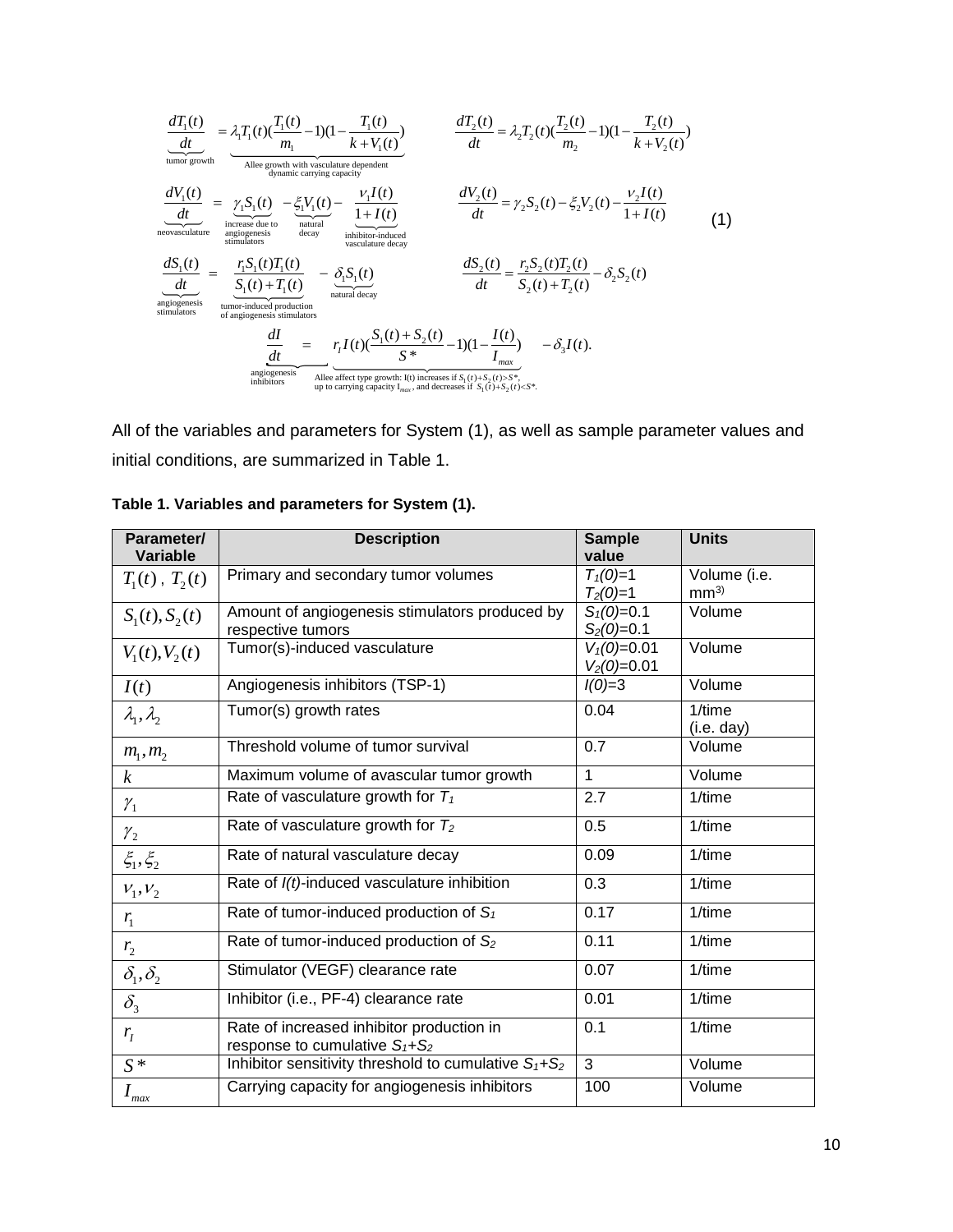## **Sensitivity Analysis**

Due to lack of consistent experimental data for the proposed proof-of-concept model, most parameter values were chosen in such a way as to capture the theoretically predicted dynamics. That is, our goal is to evaluate whether the proposed set of assumptions would be sufficient to reproduce the qualitative pattern of expected behavior. Despite this limitation, we can use sensitivity analysis to discern relative importance of various parameters in the system over time.

Within each parameter there can be significant variability. Moreover, low dimensionality of the proposed model may result in compression of several parameter values into the same parameter, introducing further variability. In order to evaluate, which parameters in System (1) would have the largest impact on the overall system dynamics at various time points, we perturbed each parameter by a uniformly distributed random variable within the range of 15% of the initial parameter value. The sensitivity indices, which are defined as fractions of total output variance generated by the uncertainty in the respective parameter value, were calculated using the Fourier Amplitude Sensitivity Test (FAST) method (46), an approach that allows investigating the effect of large, concurrent perturbations in model parameters. Larger values of sensitivity indices indicate larger sensitivity to parameter perturbation at each time point evaluated.

The results of the sensitivity analysis performed on System (1) are summarized in Figure 3. Changes over time in the values of the first order sensitivity indices, which reflect sensitivity of each parameter to perturbation, are plotted in Figure 3a. Due to large variations in relative sensitivities of different parameters, the results are additionally presented in Figure 3b-d, where sensitivity indices of parameters pertaining to tumor growth are presented in Figure 3b, sensitivity indices of parameters pertaining to vasculature growth are reported in Figure 3c, and sensitivity indices of parameters pertaining to growth of stimulators are presented in Figure 3d. Only parameters with relative sensitivity indices over 0.01% at any time point are reported.

Seven parameters were identified as sensitive to perturbation (Figure 3). Parameters pertaining to tumor growth (Figure 3b) and vasculature growth (Figure 3c) have the largest impact in the beginning of system development, in the time up until  $t \approx 150$ . However, as the tumors grow, the parameters that influence the dynamics the most are parameters pertaining to the dynamics of angiogenesis stimulators (Figure 3d), emphasizing the importance of angiogenesis regulators with regards to tumor dynamics.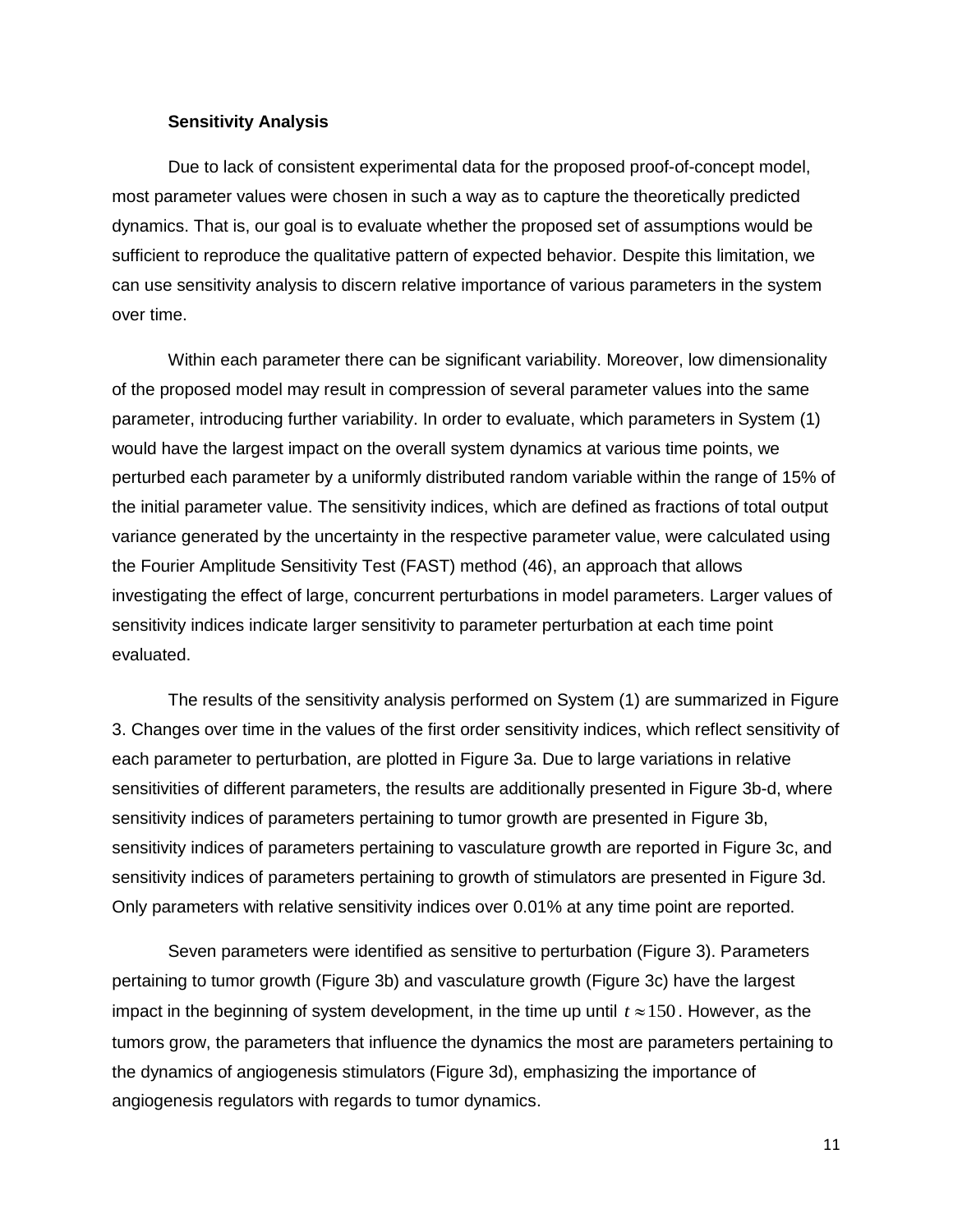

**Figure 3.** First order sensitivity indices for parameters of System (1), obtained using the FAST method. Only indices that are over 0.01% are reported. (A) All of the identified parameters that are sensitive to perturbation; (B) sensitive parameters that affect tumor growth; (C) sensitive parameters that affect the growth of neovasculature; (D) sensitive parameters that affect the dynamics of tumor-induced angiogenesis stimulators. All parameters are taken from Table 1.

Out of the seven parameters that were identified using the FAST method (Figure 3a), we will vary only  $\gamma_1$  and  $\eta_1$ , which describe rate of stimulator-dependent vasculature formation, and rate of tumor-induced production of stimulators, respectively. In the next section, these two parameters will be the only ones that differ between  $T_1$  and  $T_2$ . This will allow us to narrow our investigation down to effects of tumor-induced vasculature formation and not on individual intrinsic tumor properties.

## **Results**

In order to evaluate our hypothesis that resection of a primary tumor may lead to decrease in systemic level of inhibitors, facilitating growth of secondary tumors, we performed a series of numerical experiments, where we simulated resection of the primary tumor, and evaluated how quickly secondary tumors start growing compared to scenario with no tumor resection. All the parameter values were taken from Table 1.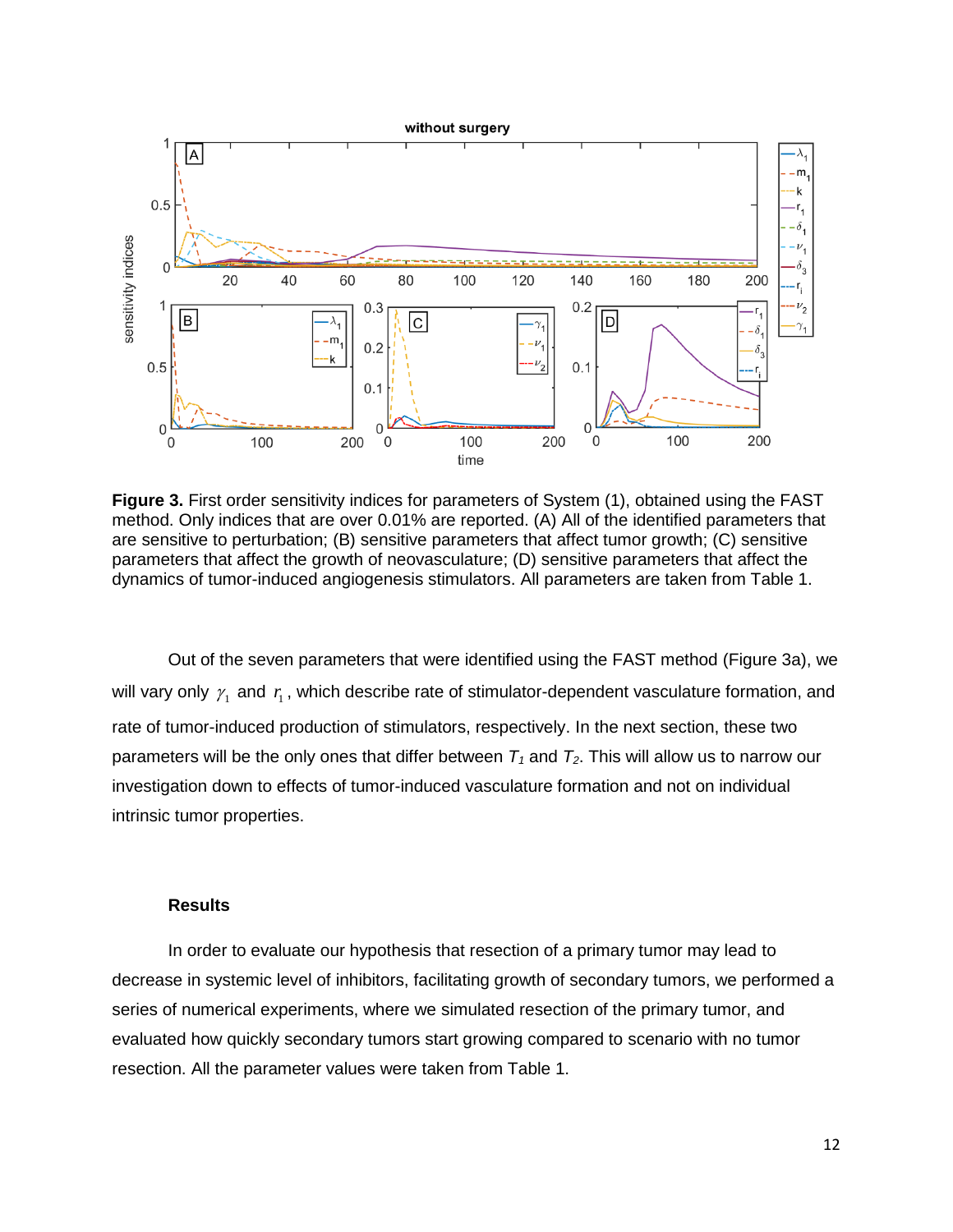As one can see in Figure 4, without resection, the size of the primary tumor  $T_1$  predictably keeps increasing. However, with surgery performed at t=100, removing 99.99% of the primary tumor, causing  $T_1$  size to decrease below threshold  $m_1$ , secondary tumor  $T_2$  starts growing sooner than it would have without surgery.



**Figure 4.** Comparison of primary and secondary tumor dynamics without surgery and with surgery at t=100. As one can see, without surgery, the primary tumor keeps growing, but with surgery, secondary tumors start growing sooner.

To better understand this effect, let us evaluate the dynamics of other components of the system, namely, the dynamics of vasculature, angiogenesis stimulators and angiogenesis inhibitors, with and without surgery.

In Figure 5, we can see that predictably, the tumor growth dynamics (Figure 5a) corresponds to the tumor's ability to generate neovasculature (Figure 5b). When the amount of stimulators (Figure 5c) increases beyond threshold *S1+S2>S\**, amount of angiogenesis inhibitors starts rising in response, until they reach their carrying capacity *Imax*. This is not sufficient to overcome the driving force of angiogenesis stimulators for the primary tumor *T1*, but may temporarily be sufficient to halt the growth of the secondary tumor *T2*.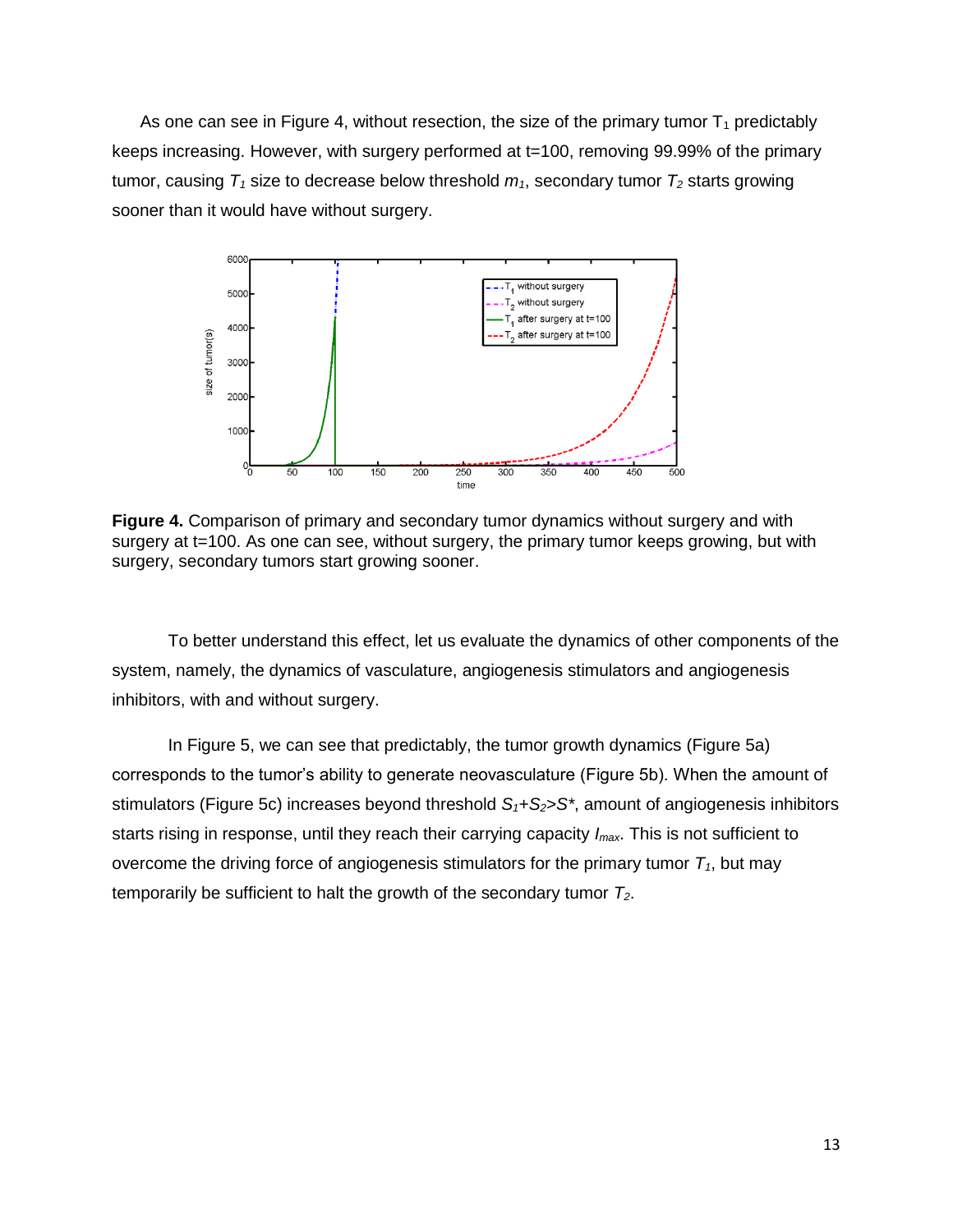

**Figure 5.** Changes over time in tumor size, and corresponding changes in vasculature, angiogenesis stimulators and inhibitors, in a scenario without surgery. (A) Size of primary tumor  $T_1$  and (B) corresponding vasculature continue to increase, since (C) the total amount of stimulators remains high, causing (D) total level of inhibitors to remain elevated, delaying growth of the secondary tumor  $T_2$ .

Now let us compare these dynamics to what happens to system components after surgery (Figure 6). Tumor resection is simulated by reducing the size of the tumor, its vasculature, and amount of stimulators, by the same percentage at a chosen resection time. These new values are then used as initial conditions to continue with the simulation. As one can see, resection of the primary tumor  $T_1$  at time  $t=100$  caused a drop in total number of angiogenesis stimulators (Figure 6c), causing a consequent drop in angiogenesis inhibitors (Figure 6d). This break allows the secondary tumor  $T_2$  to produce a sufficient number of angiogenesis stimulators (Figure 6c) to construct neovasculature (Figure 6b) before the total number of stimulators becomes large enough to once again trigger increase in angiogenesis inhibitors (Figure 6d).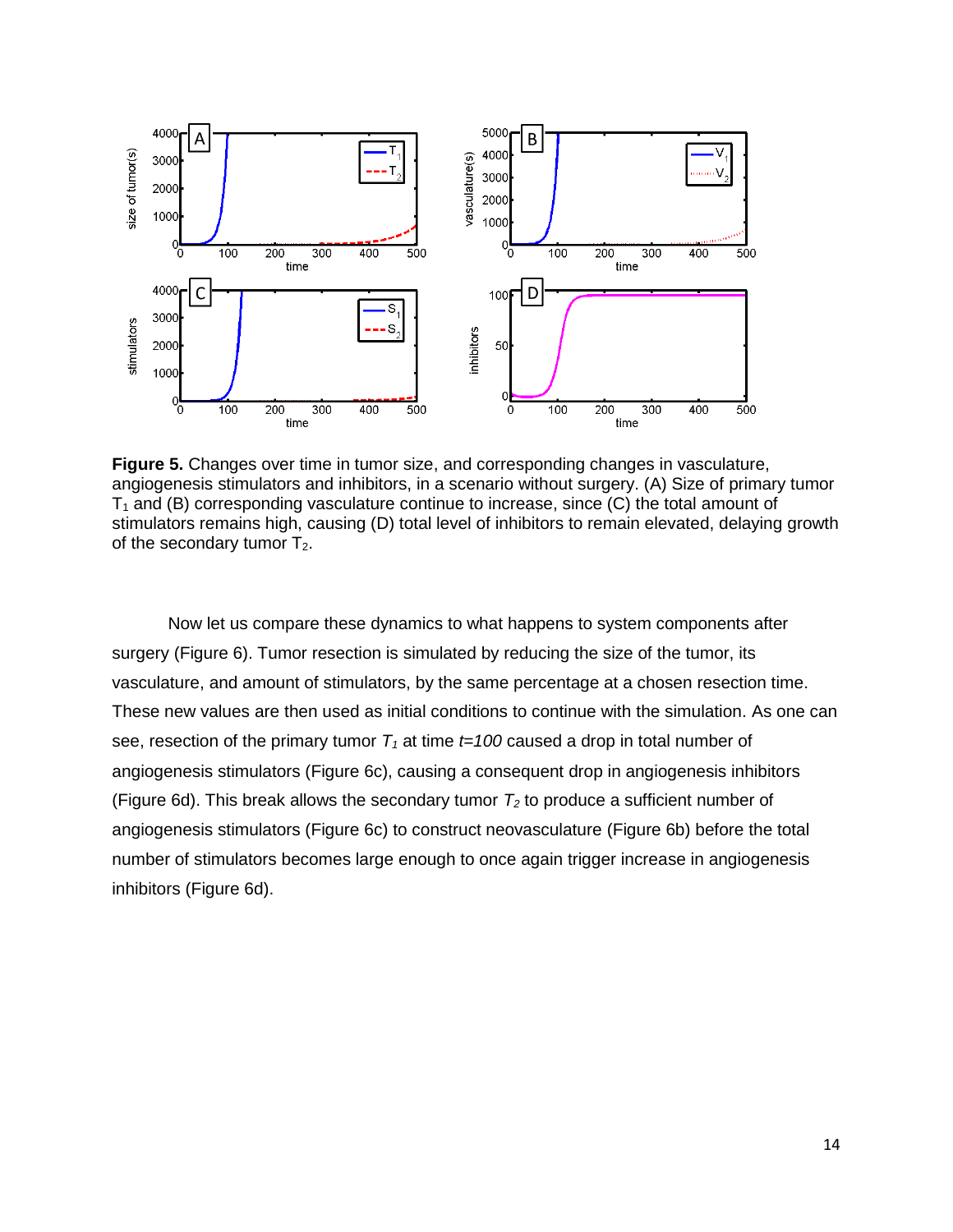

**Figure 6**. Changes over time in tumor sizes, and corresponding changes in vasculature, angiogenesis stimulators and inhibitors, in a scenario with surgery performed to resect the primary tumor at time  $t=100$ . (A) Resection of primary tumor  $T_1$  causes reduction in (B) vasculature and (C) amount of stimulators, in turn causing (D) temporary decrease in amount of inhibitors, facilitating growth of the secondary tumor  $T_2$ .

It is easy to see from the equation for vasculature dynamics  $V'(t)$  why this delay in activation of angiogenesis inhibitors allows building up of sufficient vasculature to overcome the inhibitory effects of  $I(t)$ .  $V'(t) = 0$  when  $V^* = \frac{\gamma}{s} S(t) - \frac{V}{s} \frac{I(t)}{1 + I(t)}$  $\frac{1}{1+I(t)}$  $V^* = \frac{\gamma}{r} S(t) - \frac{V}{r} \frac{I(t)}{1 + I(t)}$  $\frac{1}{I(t)}$  $\gamma$ <sub>S(t)</sub>  $V$  $\frac{1}{\xi}S(t)-\frac{1}{\xi}\frac{1}{1-\xi}$  $=\frac{\gamma}{\varepsilon}S(t)-\frac{V}{\varepsilon}$  $\ddot{}$ . As one can see, the dynamics is determined by the balance between  $\frac{\gamma}{\sigma}S(t)$ ξ and  $\frac{V}{a} \frac{I(t)}{1-t}$  $1 + I(t)$ *I t I t*  $\mathcal V$  $\xi$  1+ , and if the total number of stimulators *S(t)* becomes very large, it will outweigh the inhibitory effects of *I(t)*, pending values of parameters  $\gamma$  and  $\nu$  . The explains why even after the number of inhibitors starts increasing, if the tumor has been able to produce a sufficient number of stimulators, the inhibitors will have little effect.

#### *Time to surgery and time to metastases*

Finally, we investigated the effects of timing of the surgery on time to appearance of secondary tumors. We simulated surgery at *t=90*, *t=100* and *t=110*. As one can see in Figure 7, secondary tumor volume is offset by the delay in time of surgery. Therefore, there exists a tradeoff: earlier surgery will reduce the size of the primary tumor  $T<sub>1</sub>$  (Figure 7a), but it will also reduce the delay in time to onset of secondary tumor growth (Figure 7b). Conversely, delaying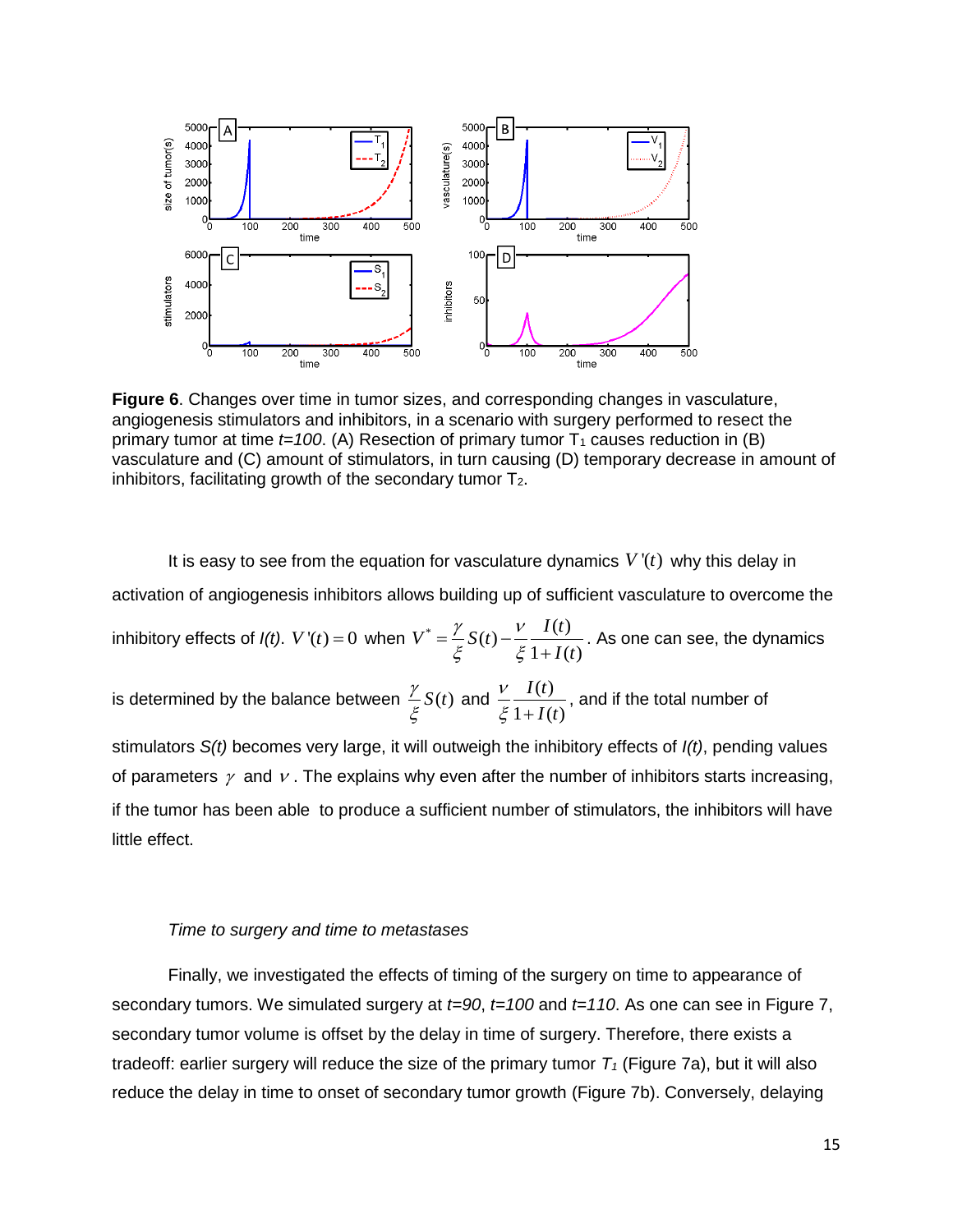surgery would allow the primary tumor to reach a larger size, potentially making it unresectable, causing more immediate harm to the patient. Noticeably, within this construct, an important distinction needs to be made: resection of primary tumors does not induce growth of secondary tumors but simply changes time to onset of metastatic growth.



**Figure 7**. Variations in time to appearance of *T<sup>2</sup>* depending on timing of the surgery. Earlier surgery (top panel) results in faster growing metastases (lower panel). However, later resection of the primary tumor allows it to reach larger sizes, potentially making it unresectable and causing more immediate harm to the patient.

In order to further understand how the system changes after surgery compared to before surgery, we performed additional sensitivity analysis to identify, whether and which parameters become more or less important. Results are reported in Figure 8.



**Figure 8.** Comparison of first order sensitivity indices for parameters of System (1) obtained using the FAST method for (A) simulation of system dynamics without intervention and (B) simulation of system dynamics with surgery at t=90.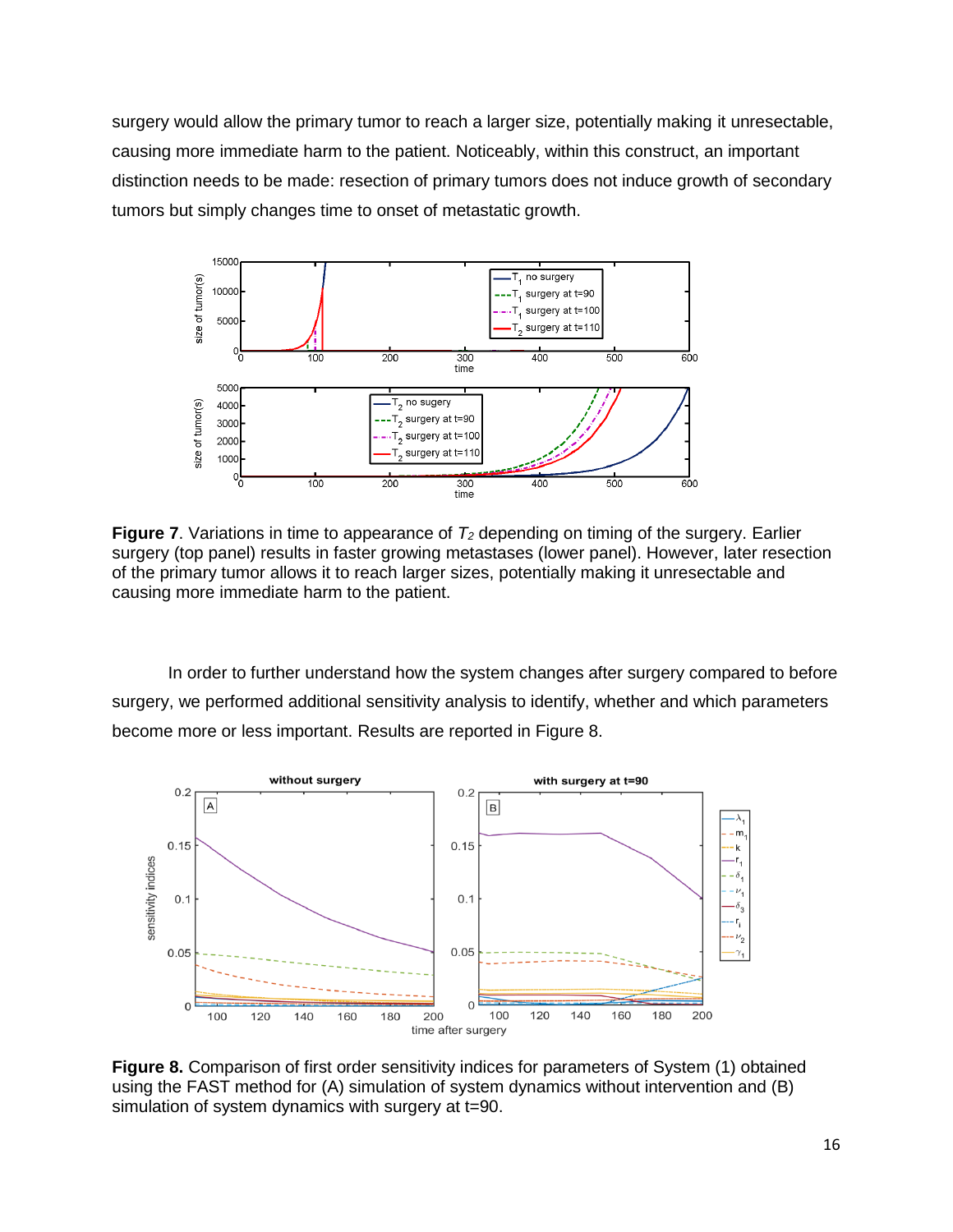Sensitivity indices are predictably identical in the time before surgery, so we report only the changes that occur after surgery. As one can see in Figure 8, parameters  $r_{\rm i}$  and  $r_{\rm i}$  have greater impact on system dynamics after the surgery than in the control case, indicating the high importance of both tumor-induced production of angiogenesis stimulators, and especially whether inhibitors can respond in time to changes in systemic levels of stimulators. The rate at which the host can adapt to the change in angiogenesis stimulators becomes a crucial factor in determining, whether secondary tumors will experience accelerated growth in the time after surgery.

### **Discussion**

In this work we propose a theoretical construct that provides a possible explanation for accelerated growth of secondary tumors following resection of a primary tumor. We build on our previous work (18), where we looked at effects of tumor-induced stromal stimulation on time to escape from dormancy. We showed that increased production of tumor-induced stimulators, such as VEGF, bFDF and PDGF, allowed for buildup of vasculature, which eventually initiated a rapid positive-feedback loop of self-supported tumor growth.

Here we expand on that construct to investigate the systemic effects of angiogenesis regulators on growth dynamics of both primary and secondary tumors. We propose that if there exists a systemic response, whereby amount of angiogenesis inhibitors increases in response to elevated levels of angiogenesis stimulators, then resection of a primary tumor will cause an overall drop in total amount of stimulators. This would cause decrease in inhibitors, which may consequently facilitate growth of secondary tumors (Figure 1).

In order to evaluate this hypothesis, we created a proof-of-concept mathematical model, which tracks the dynamics of a primary tumor, a secondary tumor, their respective vasculatures, tumor-induced stimulators, and angiogenesis inhibitors. The dynamics of angiogenesis inhibitors depends on the sum of stimulators produced by both tumors in such a way that if this sum drops below a certain threshold, the amount of inhibitors decreases. We then simulated surgery by reducing the size of the primary tumor by 99.99% and observed the dynamics of secondary tumors. The theoretically predicted growth curves are shown in Figure 2, and the results of the sensitivity analysis, which allowed identifying parameters most sensitive to perturbation, are summarized in Figure 3.

17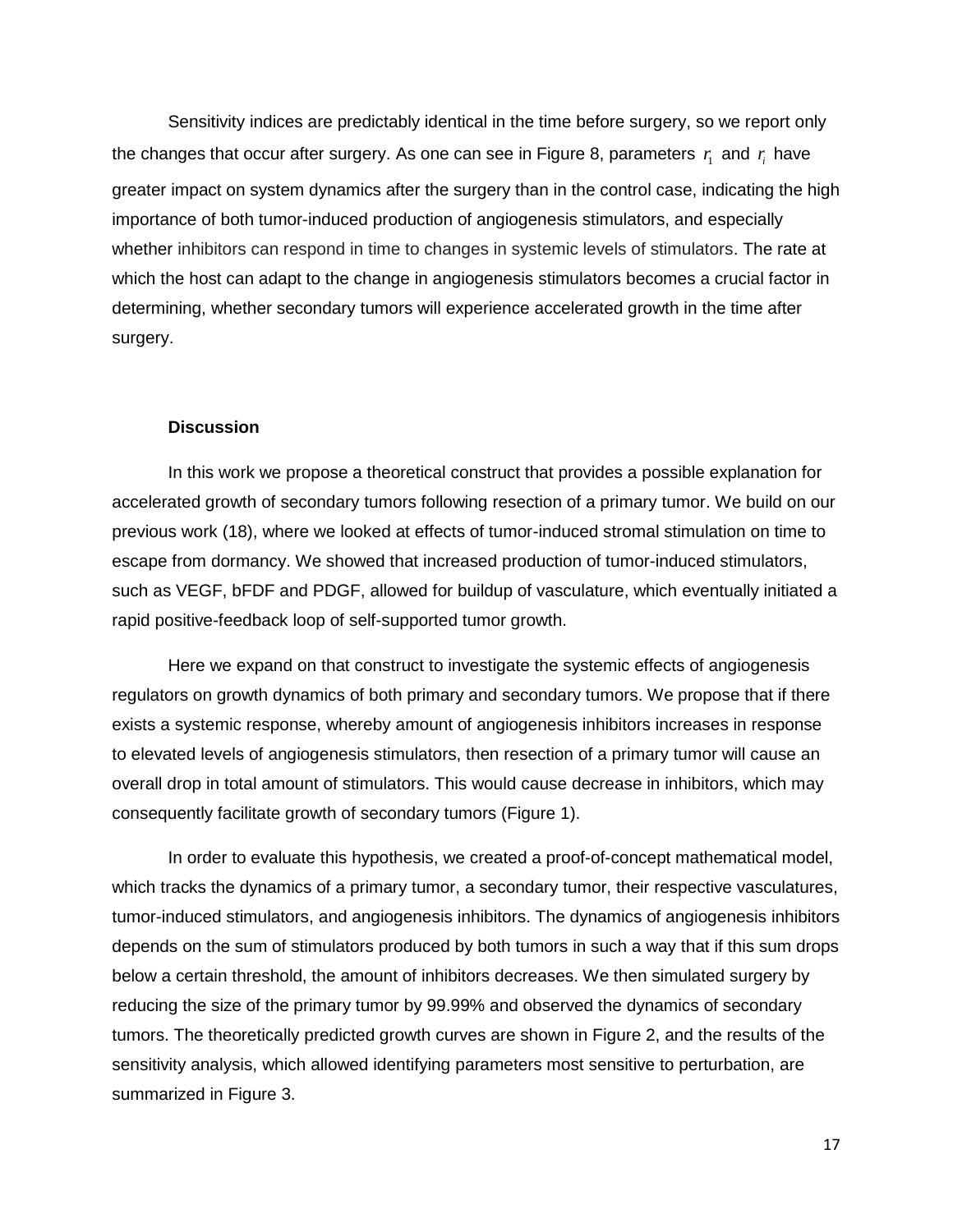In our numerical simulations, we showed that indeed, this mechanism, if true, can explain accelerated growth of secondary tumors following resection of primary tumor. As one can see in Figure 4, resection of the primary tumor  $T<sub>1</sub>$  at time  $t=100$  reduces time to onset of secondary tumor growth compared to no surgery. In Figures 5 and 6 one can see that this effect indeed comes from temporary reduction in the amount of angiogenesis inhibitors *I(t)*, which allows for secondary tumor to build up sufficient vasculature to overcome the inhibitory effects of *I(t)*.

Next, we investigated the effects of different timing of the surgery on the dynamics of the two tumors. We showed that there exists a tradeoff between surgery time and time to accelerated growth of secondary tumors: earlier surgery results in faster growth of secondary tumors, while later surgery allows the primary tumor to grow to an unresectable size, potentially causing more problems in the short term than secondary tumors would cause in the long term. The importance of systemic response of the host to changes in angiogenesis inhibitors is highlighted by sensitivity analysis performed on System (1) with and without surgery. Results reported in Figure 8 indicate that after surgery, rates of tumor-induced production of angiogenesis stimulators and rate at which the host can respond with production of angiogenesis inhibitors are most important factors in driving system dynamics after surgery.

## *Therapeutic implications*

Even though there exists a trade-off between surgery timing and accelerated growth of metastatic tumors, in the presence of a clinically apparent tumor, the question is not whether to resect it or wait, but how to address the danger of potential metastases. In this system, accelerated growth of secondary tumors following the resection of a primary tumor occurs when the total number of angiogenesis stimulators decreases so much as to cause decrease in the number of angiogenesis inhibitors. One possible way to address this issue would be to attempt to maintain the stimulator-inhibitor balance following surgery, either through mimicking the presence of stimulators to maintain elevated levels of inhibitors, or through extrinsically increasing number of inhibitors.

Another, perhaps complementary, approach would be to directly target the source of stimulators after surgery. Targeting the stroma with maintenance therapy, such as for ALL, where a period of high-intensity induction is followed by 2-3 years of lower-dose, higher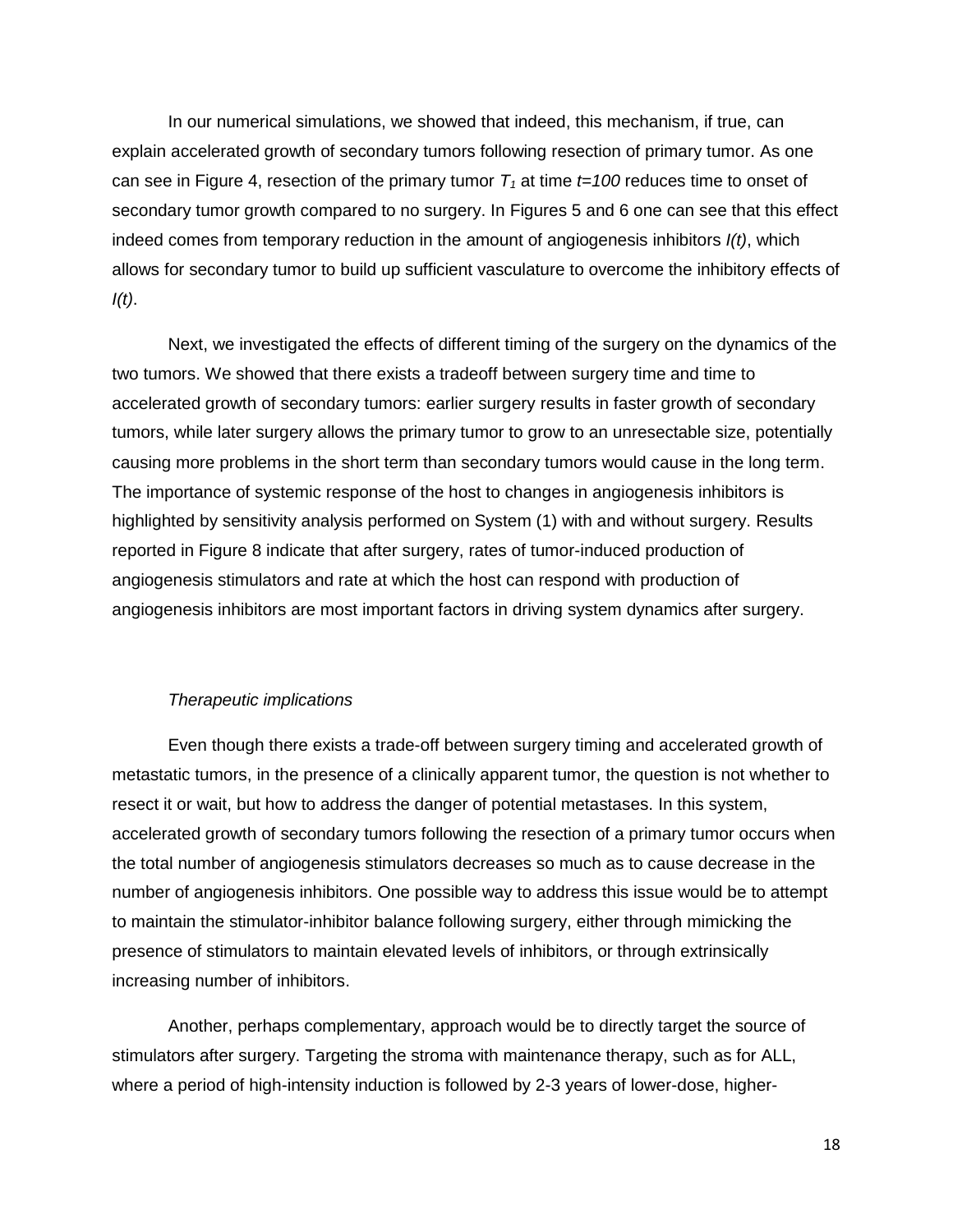frequency therapy (47), or metronomic therapy, which similarly involves administering lower doses of chemotherapeutic agents at more frequent time intervals (48–50), after surgical resection might halt the growth of secondary tumors and reduce the risk of metastatic recurrences.

## **Acknowledgements**

The author would like to thank Ben Morin for his invaluable help with coding. The author would also like to thank Georgy Karev for very helpful comments and discussions in model formulation, and Giannoula Klement and Abdo Abou-Slaydi for discussions on tumor biology and angiogenesis. This work was partially supported by NIH/NIGMS R01 GM093050-01A1 (to Giannoula Klement).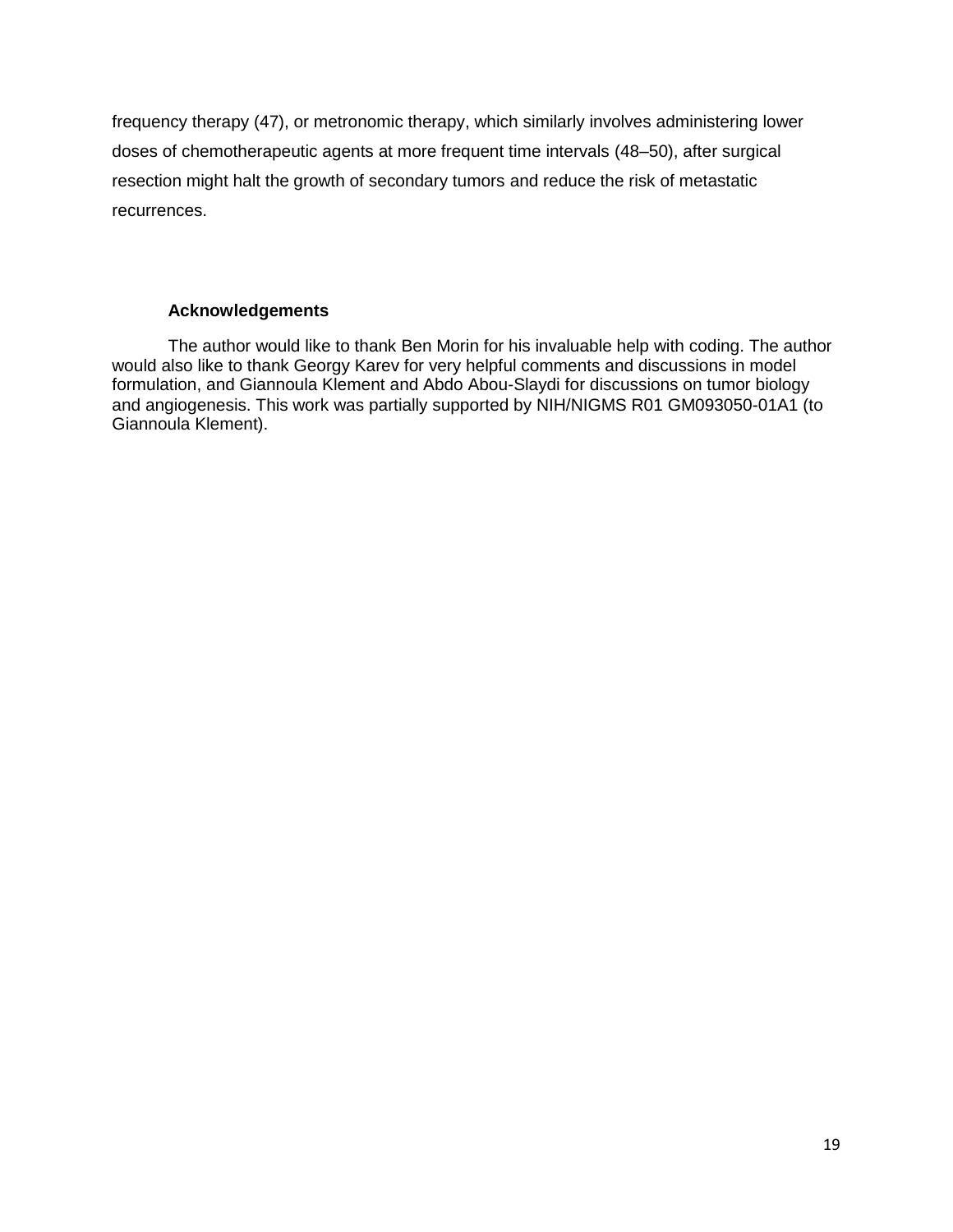## **References**

- 1. Hüsemann Y, Geigl JB, Schubert F, Musiani P, Meyer M, Burghart E, et al. Systemic spread is an early step in breast cancer. Cancer cell. Elsevier; 2008;13(1):58–68.
- 2. Bedenne L, Michel P, Bouché O, Milan C, Mariette C, Conroy T, et al. Chemoradiation followed by surgery compared with chemoradiation alone in squamous cancer of the esophagus: FFCD 9102. Journal of Clinical Oncology. American Society of Clinical Oncology; 2007;25(10):1160–1168.
- 3. Peeters CF, Waal RM de, Wobbes T, Ruers TJ. Metastatic dormancy imposed by the primary tumor: does it exist in humans? Annals of surgical oncology. Springer; 2008;15(11):3308–3315.
- 4. Retsky M, Demicheli R, Hrushesky W, Baum M, Gukas I. Surgery triggers outgrowth of latent distant disease in breast cancer: an inconvenient truth? Cancers. Molecular Diversity Preservation International; 2010;2(2):305–337.
- 5. Peeters CF, De Waal RM, Wobbes T, Westphal JR, Ruers TJ. Outgrowth of human liver metastases after resection of the primary colorectal tumor: a shift in the balance between apoptosis and proliferation. International journal of cancer. Wiley Online Library; 2006;119(6):1249–1253.
- 6. Bij GJ Van der, Oosterling SJ, Beelen RH, Meijer S, Coffey JC, Egmond M van. The perioperative period is an underutilized window of therapeutic opportunity in patients with colorectal cancer. Annals of surgery. LWW; 2009;249(5):727–734.
- 7. Demicheli R, Fornili M, Ambrogi F, Higgins K, Boyd JA, Biganzoli E, et al. Recurrence dynamics for non–small-cell lung cancer: effect of surgery on the development of metastases. Journal of Thoracic Oncology. Elsevier; 2012;7(4):723–730.
- 8. Chiarella P, Bruzzo J, Meiss RP, Ruggiero RA. Concomitant tumor resistance. Cancer letters. Elsevier; 2012;324(2):133–141.
- 9. Ruggiero RA, Bruzzo J, Chiarella P, Bustuoabad OD, Meiss RP, Pasqualini CD. Concomitant tumor resistance: the role of tyrosine isomers in the mechanisms of metastases control. Cancer research. AACR; 2012;72(5):1043–1050.
- 10. Prehn RT. Two competing influences that may explain concomitant tumor resistance. Cancer research. AACR; 1993;53(14):3266–3269.
- 11. Kareva I. Primary and metastatic tumor dormancy as a result of population heterogeneity. Biology Direct. BioMed Central; 2016;11(1):37.
- 12. Naumov GN, Akslen LA, Folkman J. Role of angiogenesis in human tumor dormancy: animal models of the angiogenic switch. Cell cycle. Taylor & Francis; 2006;5(16):1779– 1787.
- 13. Naumov GN, Bender E, Zurakowski D, Kang S-Y, Sampson D, Flynn E, et al. A model of human tumor dormancy: an angiogenic switch from the nonangiogenic phenotype. Journal of the National Cancer Institute. Oxford University Press; 2006;98(5):316–325.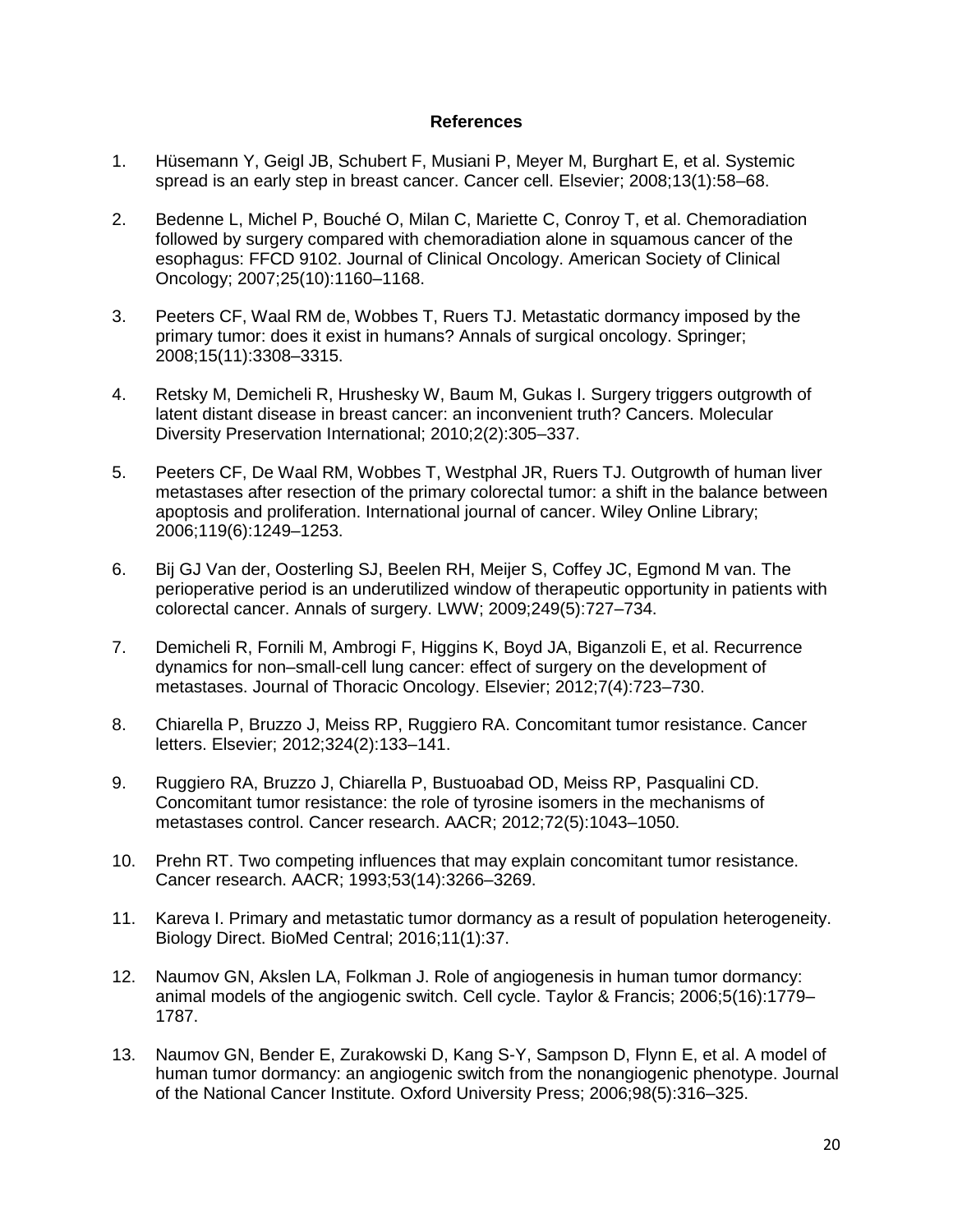- 14. Almog N, Ma L, Raychowdhury R, Schwager C, Erber R, Short S, et al. Transcriptional switch of dormant tumors to fast-growing angiogenic phenotype. Cancer research. AACR; 2009;69(3):836–844.
- 15. Peterson JE, Zurakowski D, Italiano JE, Michel LV, Fox L, Klement GL, et al. Normal ranges of angiogenesis regulatory proteins in human platelets. American journal of hematology. Wiley Online Library; 2010;85(7):487–493.
- 16. Italiano JE, Richardson JL, Patel-Hett S, Battinelli E, Zaslavsky A, Short S, et al. Angiogenesis is regulated by a novel mechanism: pro-and antiangiogenic proteins are organized into separate platelet α granules and differentially released. Blood. Am Soc Hematology; 2008;111(3):1227–1233.
- 17. Browder T, Folkman J, Pirie-Shepherd S. The hemostatic system as a regulator of angiogenesis. Journal of Biological Chemistry. ASBMB; 2000;275(3):1521–1524.
- 18. Kareva I. Escape from tumor dormancy and time to angiogenic switch as mitigated by tumor-induced stimulation of stroma. Journal of theoretical biology. Elsevier; 2016;395:11– 22.
- 19. Hellström M, Phng L-K, Hofmann JJ, Wallgard E, Coultas L, Lindblom P, et al. Dll4 signalling through Notch1 regulates formation of tip cells during angiogenesis. Nature. Nature Publishing Group; 2007;445(7129):776–780.
- 20. Gerhardt H. VEGF and endothelial guidance in angiogenic sprouting. VEGF in Development. Springer; 2008. p. 68–78.
- 21. Eldor A, Bar-Ner M, Yahalom J, Fuks Z, Vlodavsky I. Role of heparanase in platelet and tumor cell interactions with the subendothelial extracellular matrix. Seminars in thrombosis and hemostasis. 1987. p. 475–488.
- 22. Vlodavsky I, Elkin M, Ilan N. Impact of heparanase and the tumor microenvironment on cancer metastasis and angiogenesis: basic aspects and clinical applications. Rambam Maimonides Med J. 2011;2:e0019.
- 23. Vlodavsky I, Eldor A, Bar-Ner M, Fridman R, Cohen IR, Klagsbrun M. Heparan sulfate degradation in tumor cell invasion and angiogenesis. Advances in experimental medicine and biology. 1988;233:201.
- 24. Vlodavsky I, Miao H, Atzmon R, Levi E, Zimmermann J, Bar-Shavit R, et al. Control of cell proliferation by heparan sulfate and heparin-binding growth factors. Thrombosis and haemostasis. 1995;74(1):534.
- 25. Pravinkumar E, Webster N. HIT/HITT and alternative anticoagulation: current concepts. British journal of anaesthesia. [London: Macmillan Journals; 2003;90(5):676–685.
- 26. O'Reilly MS, Holmgren L, Chen C, Folkman J. Angiostatin induces and sustains dormancy of human primary tumors in mice. Nature medicine. Nature Publishing Group; 1996;2(6):689–692.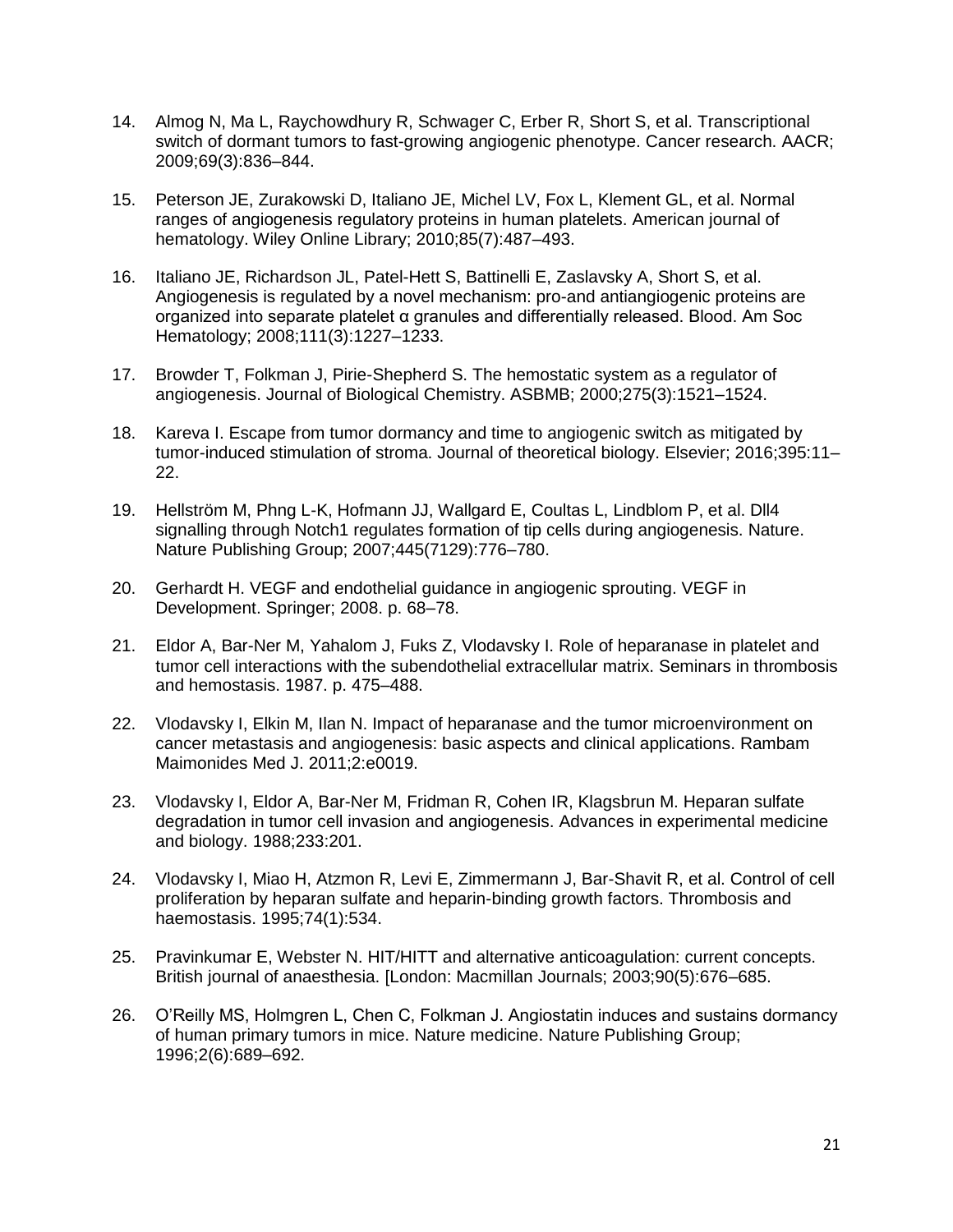- 27. Grandi F, Sandal M, Guarguaglini G, Capriotti E, Casadio R, Samor, B. Hierarchical mechanochemical switches in angiostatin. Chembiochem. Wiley Online Library; 2006;7(11):1774–1782.
- 28. Kareva I, Abou-Slaybi A, Dodd O, Dashevsky O, Klement GL. Normal wound healing and tumor angiogenesis as a game of competitive inhibition. PLOS ONE. 10.1371/journal.pone.0166655; 2016;11(12):e0166655.
- 29. Peterson JE, Zurakowski D, Italiano Jr JE, Michel LV, Connors S, Oenick M, et al. VEGF, PF4 and PDGF are elevated in platelets of colorectal cancer patients. Angiogenesis. Springer; 2012;15(2):265–273.
- 30. Bremnes RM, Camps C, Sirera R. Angiogenesis in non-small cell lung cancer: the prognostic impact of neoangiogenesis and the cytokines VEGF and bFGF in tumours and blood. Lung cancer. Elsevier; 2006;51(2):143–158.
- 31. Carmeliet P. VEGF as a key mediator of angiogenesis in cancer. Oncology. Karger Publishers; 2005;69(Suppl. 3):4–10.
- 32. Folkman J. Angiogenesis inhibitors generated by tumors. Molecular medicine. The Feinstein Institute for Medical Research; 1995;1(2):120.
- 33. Chen C, Parangi S, Tolentino MJ, Folkman J. A strategy to discover circulating angiogenesis inhibitors generated by human tumors. Cancer research. AACR; 1995;55(19):4230–4233.
- 34. Folkman J. Angiogenesis: an organizing principle for drug discovery? Nature reviews Drug discovery. Nature Publishing Group; 2007;6(4):273–286.
- 35. Benzekry S, Gandolfi A, Hahnfeldt P. Global dormancy of metastases due to systemic inhibition of angiogenesis. PloS one. Public Library of Science; 2014;9(1):e84249.
- 36. Gonzalez F, Rueda A, Sevilla I, Alonso L, Villarreal V, Torres E, et al. Shift in the balance between circulating thrombospondin-1 and vascular endothelial growth factor in cancer patients: relationship to platelet alpha-granule content and primary activation. The International journal of biological markers. 2003;19(3):221–228.
- 37. Kareva I. Cancer as a Disease of Homeostasis: An Angiogenesis Perspective. Ecology and Evolution of Cancer. Elsevier; 2017. p. 229–234.
- 38. Dhar DK, Ono T, Yamanoi A, Soda Y, Yamaguchi E, Rahman MA, et al. Serum endostatin predicts tumor vascularity in hepatocellular carcinoma. Cancer. Wiley Online Library; 2002;95(10):2188–2195.
- 39. Feldman AL, Alexander Jr HR, Bartlett DL, Kranda KC, Miller MS, Costouros NG, et al. A prospective analysis of plasma endostatin levels in colorectal cancer patients with liver metastases. Annals of surgical oncology. Springer; 2001;8(9):741–745.
- 40. Mo H-Y, Luo D-H, Qiu H-Z, Liu H, Chen Q-Y, Tang L-Q, et al. Elevated serum endostatin levels are associated with poor survival in patients with advanced-stage nasopharyngeal carcinoma. Clinical Oncology. Elsevier; 2013;25(5):308–317.